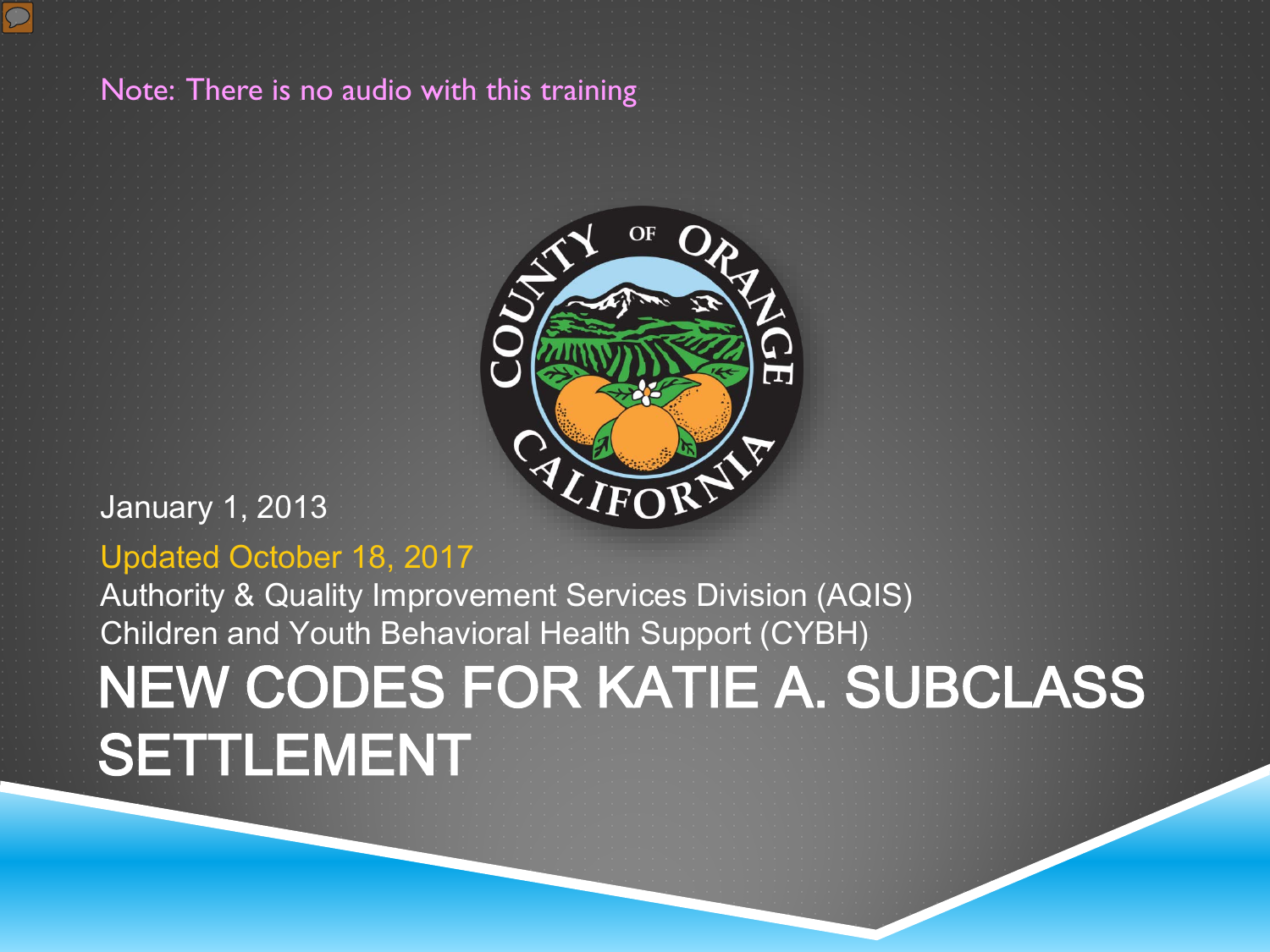### WHY ARE WE PROVIDING KATIE A. SUBCLASS SERVICES?

The Katie A. Lawsuit, *Katie A. et al. v. Bonta et al.*, refers to a class action lawsuit filed in Federal District Court in 2002, concerning the availability of intensive mental health services to children/youth in California who are either in foster care or at imminent risk of coming into care. A settlement agreement was reached in the case in December 2011.



2

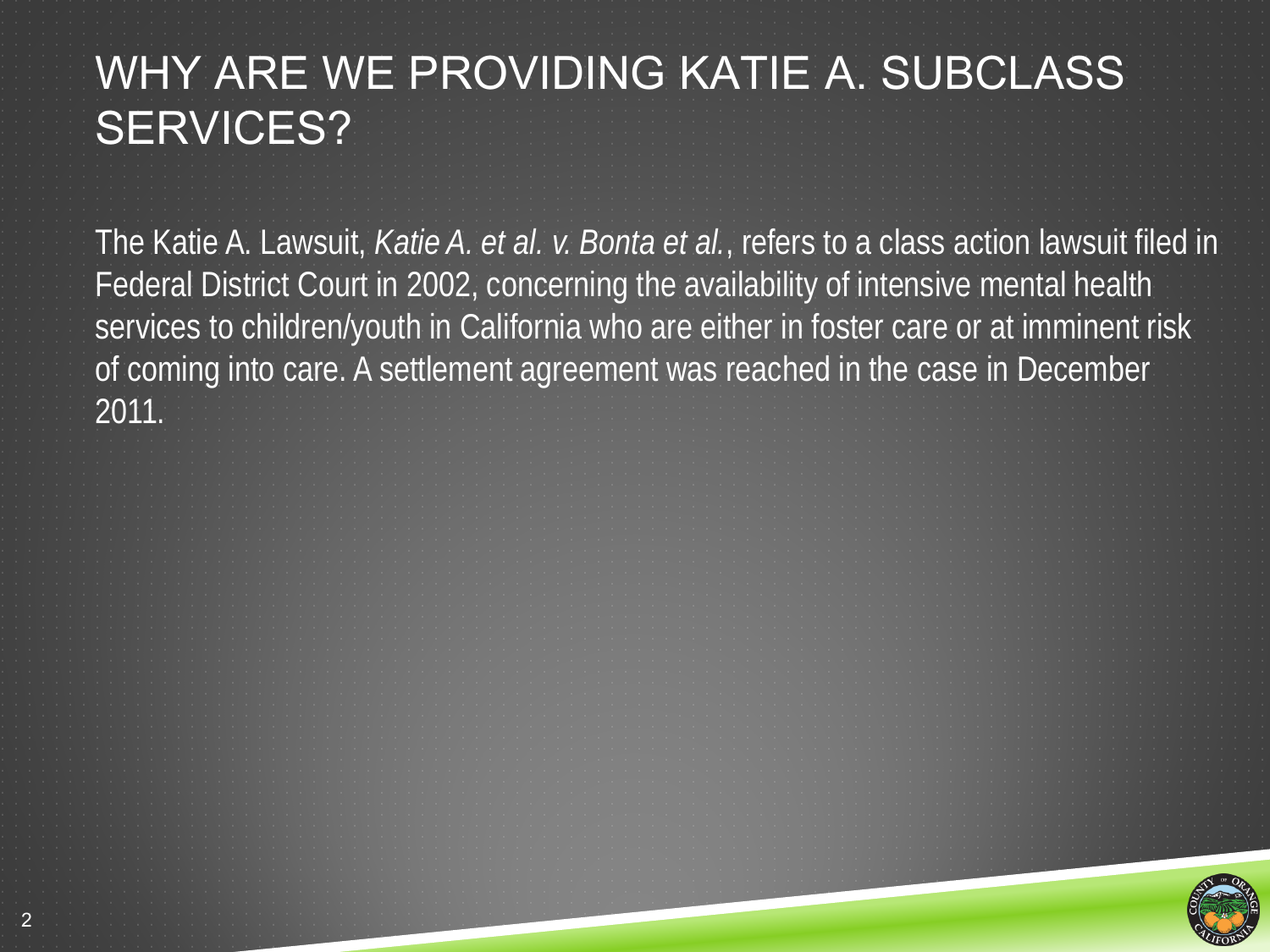#### WHEN DO WE START KATIE A. SUBCLASS SERVICES?

January 1, 2013 was the State's targeted implementation date of Katie A. Subclass services. However, since there were delays by the State to finalize the guidance of these services until recently, CYBH will now begin to implement the services in July 2013.

As you learn about the Katie A. Subclass implementation and the required services, you will see that the County of Orange BHS-CYBH is already providing services to this foster youth subclass and has been for the last several years with the collaboration of Social Services Agency. The only difference now is that some of the services that you already provide will need to be coded differently. In addition, coordination of care will continue to be of most importance when working with providers outside of your program, i.e., WRAP services, SSA, TBS, etc. when providing services to the Katie A. Subclass.

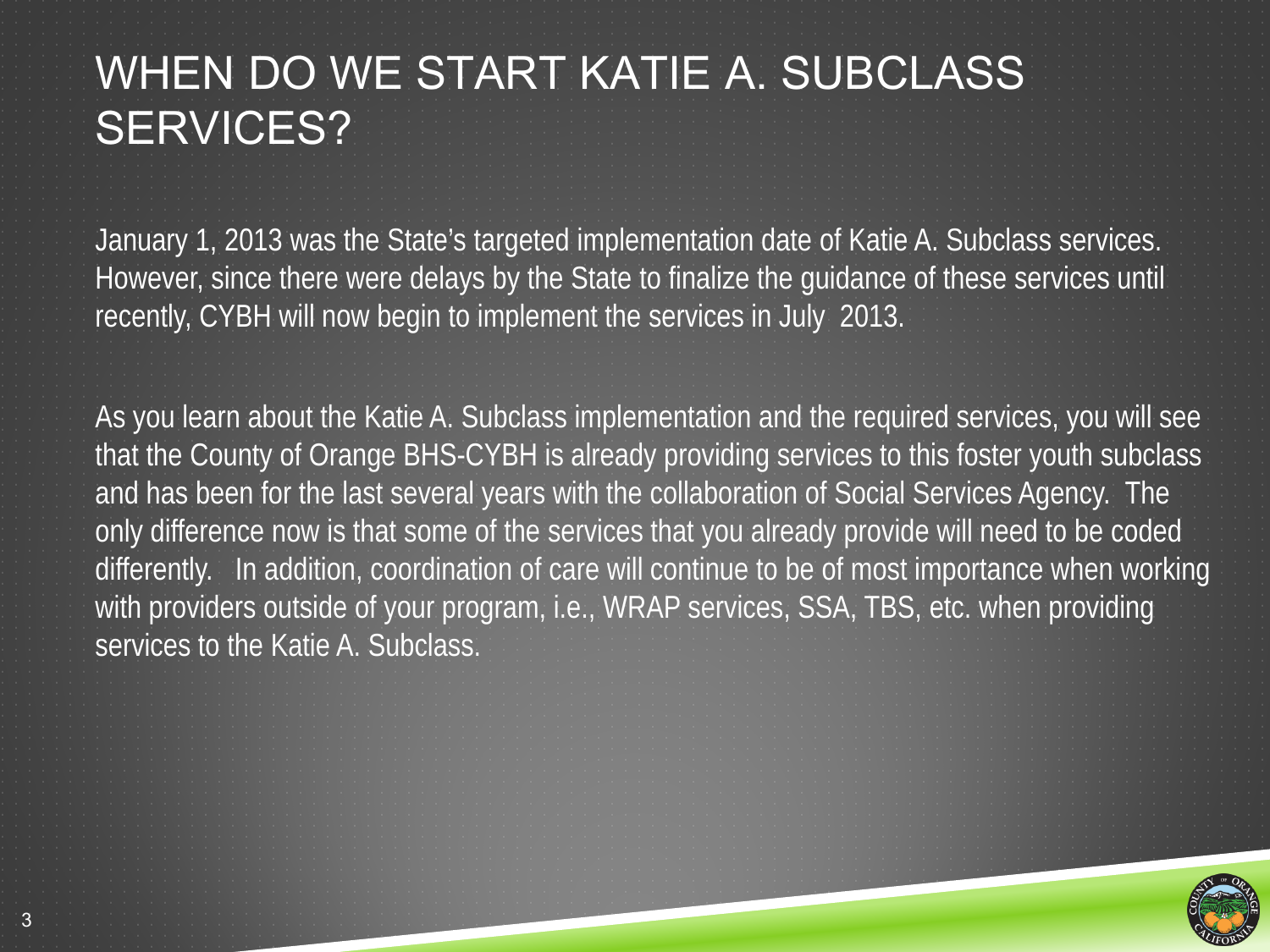### WHO MEETS THE KATIE A. SUBCLASS CRITERIA?

**Minors (children/youth up to age 21)** 

- with an open child welfare services case
- with full scope Medi-Cal (Title XIX)
- who meet medical necessity for Specialty Mental Health Services
- currently in or being considered for:
	- 1. Wraparound, therapeutic foster care, specialized care due to behavioral health needs or other intensive EPSDT services (i.e. TBS, crisis stabilization/intervention).
	- 2. Group Home (RCL 10 or above), psychiatric hospitalization or 24 hr. mental health treatment facility; or has experienced his/her 3rd or more placements within 24 months due to behavioral health needs.

\* CYBH has created an Eligibility Form that will need to be completed to verify if the minor meets the criteria of the Katie A. Subclass. See Eligibility Form at the next slide.

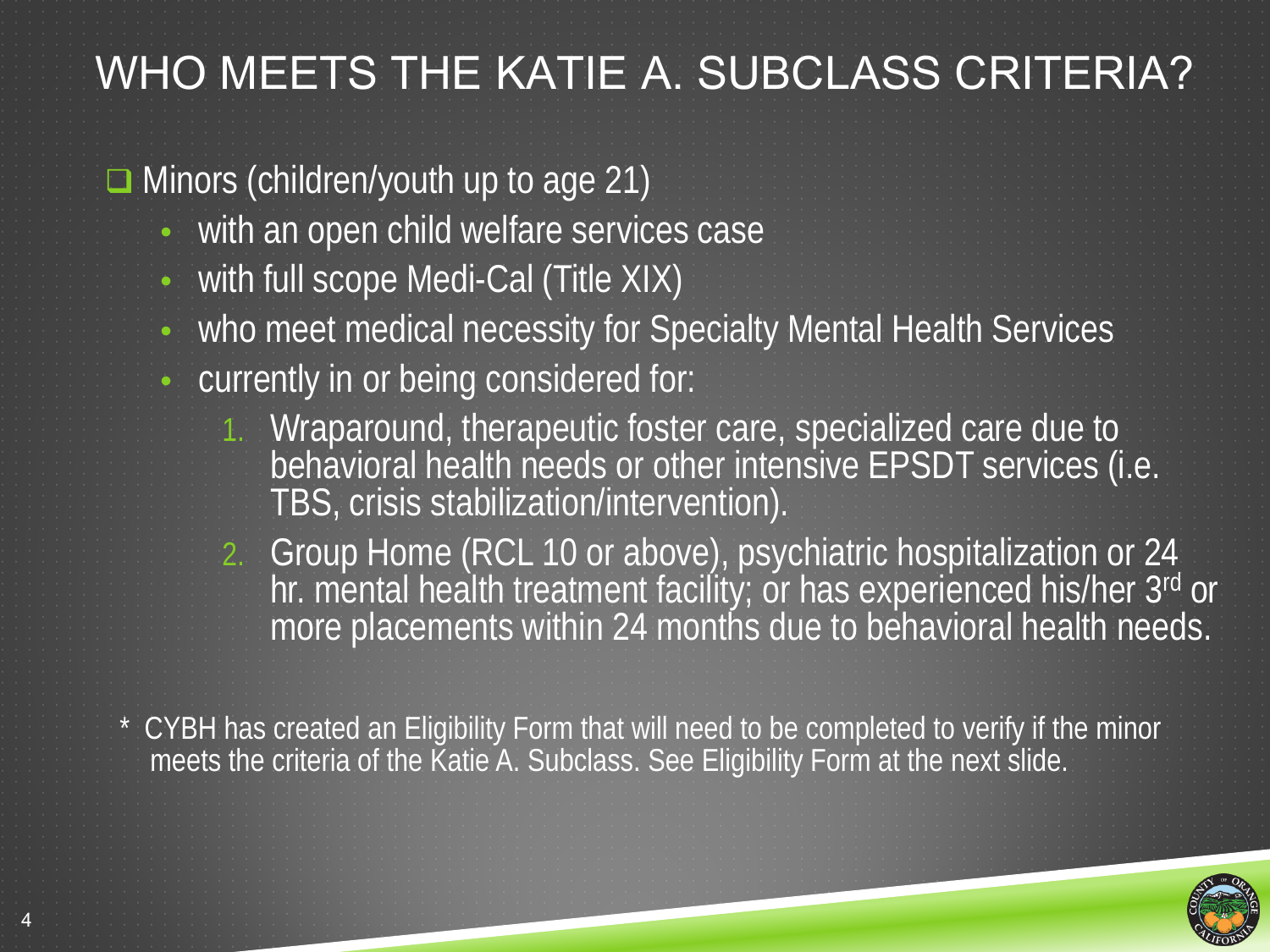

#### <http://www.ochealthinfo.com/civicax/filebank/blobdload.aspx?BlobID=61772>

| To download this document visit |
|---------------------------------|
|---------------------------------|

|  |  | To download this document visit |  |  |  |
|--|--|---------------------------------|--|--|--|
|  |  |                                 |  |  |  |

|  | To download this document visit |  |  |
|--|---------------------------------|--|--|
|  |                                 |  |  |

| <b>TELEVISION</b> |
|-------------------|
| <b>Service</b>    |

F346-788 (Revised 1/17)

Signature

Phone Name\_

CEGU Therapist CCPU Wrap/FSP Provider

Date

HCA Therapist | HCA Contract Therapist

This eligibility assessment was completed by:

SSA Social Worker (if available)

Was the child/youth opened/accepted for mental

**KATIE A. SUBCLASS\*** 

 $\Box$ YES  $\Box$ NO -

health services?  $\Box$ Yes  $\Box$ No

12 mos. 2 or more placement changes for behavior w/in 24 mos. 5. Has the child had three or more placements within 2 or more antipsychotic meds 24 months due to behavioral needs? Y/N at same time over 3 mos. Age 0-5 w/ 1 or more anti-\*Children meet criteria for the Katie A Subclass if: The psychotic meds OR 1+ MH DX answers to numbers 1, 2 and 3 are all: "Yes" AND - The child Age 6-11 w/ 2 or more antiis in, or being considered for, any of the services in 4 OR the psychotic meds OR 2+ MH DX Age 12-17 w/ 3 or more anti-

rovider Only: If

'NO," complete

right side of form

- or Prog. Note /// 3. Is the child currently receiving or being considered for any of the following services/conditions? Services/Placement **Receiving Considered**
- 2. Does the child meet medical necessity? Y/N (If yes, see Assessment/Annual Update / /
- 1. Does the child have full-scope Medi-Cal? Y / N

(Intensive Services Only)

Address:

(Katie A. Only)

1. Does the child have full-scope Medi-Cal? Y / N

3. Does the child meet medical necessity? Y/N

(If yes, see Assessment/Annual Update / /

4. Is the child currently receiving or being considered

Services/Placement | Receiving | Considered

2. Does the child have an open Child Welfare

or Prog. Note ///

Wrap/FSP Wrap

Specialized Care Rate

Crisis Stabilization-CSU

Other Intensive EPSDT

RCL 10+ or FFA/ STRTP

Psychiatric Hospital

answer to 5 is 'Yes'

TBS<sup>-</sup>

for any of the following services?

Phone:

case?

Clinic/Agency Name:

Katie A./Intensive Services (ICC/IHBS) Eligibility Assessment  $(YES) \leftarrow$  Does the child/vouth have an open child welfare case? ............  $\rightarrow (NO)$ 

Y/N

Client Name:

Wrap/FSP Wrap

w/in 90 days

Specialized Care Rate

Intensive SMHS (TRS, Crisi

RCL 10+ or FFA/ STRTP

Stabilization, In-Home Crisis)

Psychiatric Hosp, and/or DC'd

2 or more psych. hosp. w/in

psychotic meds OR 3+ MH DX 2 or more FR visits due to

mental health w/in 6 mos.

Detained for WIC 601/602

during prior 6 mos.

Name

Signature\_

(Ward) due to mental health Received SMHS AND homeless

\*Children meet criteria for Intensive (ICC/IHRS) Senance if: The answers to numbers 1 and 2 are all: "Yes" AND the child is

receiving/being considered for any in 3.(Note: the above criteria are guidelines only and should not to be used as absolutes).

Intensive Services\*

 $\Box$ YES  $\Box$ NO

Phone

Date

DOB: MRN:

Children and Youth Behavioral Health

ELIGIBILITY FORM

5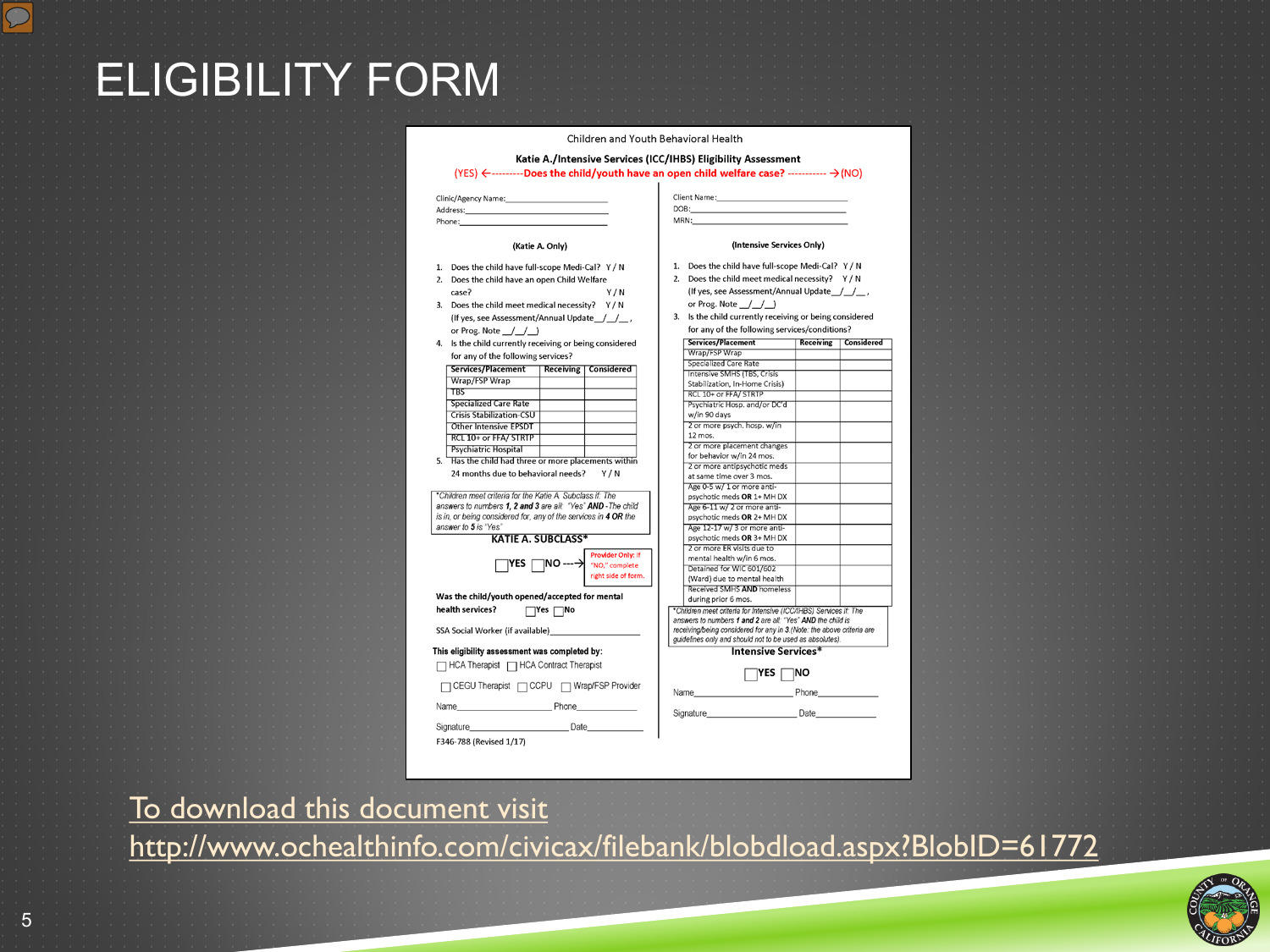### 2 NEW CYBH BILLING CODES

- Katie A. Subclass services currently only has **2 new primary billable** codes, which are Intensive Care Coordination (ICC) and Intensive Home-Based Services (IHBS). BHS-CYBH will include the option to code for a **No Fee** (non-billable service) or a **Noncompliant** service, as there may be circumstances in which these two primary services may not be billed.
	- **1. Intensive Care Coordination:**
		- $\blacktriangleright$  All Subclass members are required to receive ICC services
			- **90899-151 Intensive Care Coordination**
			- **90899-152 Intensive Care Coordination No Fee**
			- **90899-153 Intensive Care Coordination Noncompliant**
	- **2. Intensive Home-Based Services:** 
		- $\triangleright$ : Subclass members will receive IHBS when medically necessary (if applicable)
			- **90899-154 Intensive Home-Based Services**
			- **90899-155 Intensive Home-Based Services No Fee**
			- **90899-156 Intensive Home-Based Services Noncompliant**
- ICC & IHBS services are guided by the Core Practice Model (CPM)

▶ CPM adheres to a set of family centered values and principles that are driven by a defined Child and Family Team (CFT) process, and would be utilized by all agencies or individuals who serve the Katie A. Subclass members and their families.

\* **All of these new codes are already included in the current ED.**



 $\overline{\mathcal{D}}$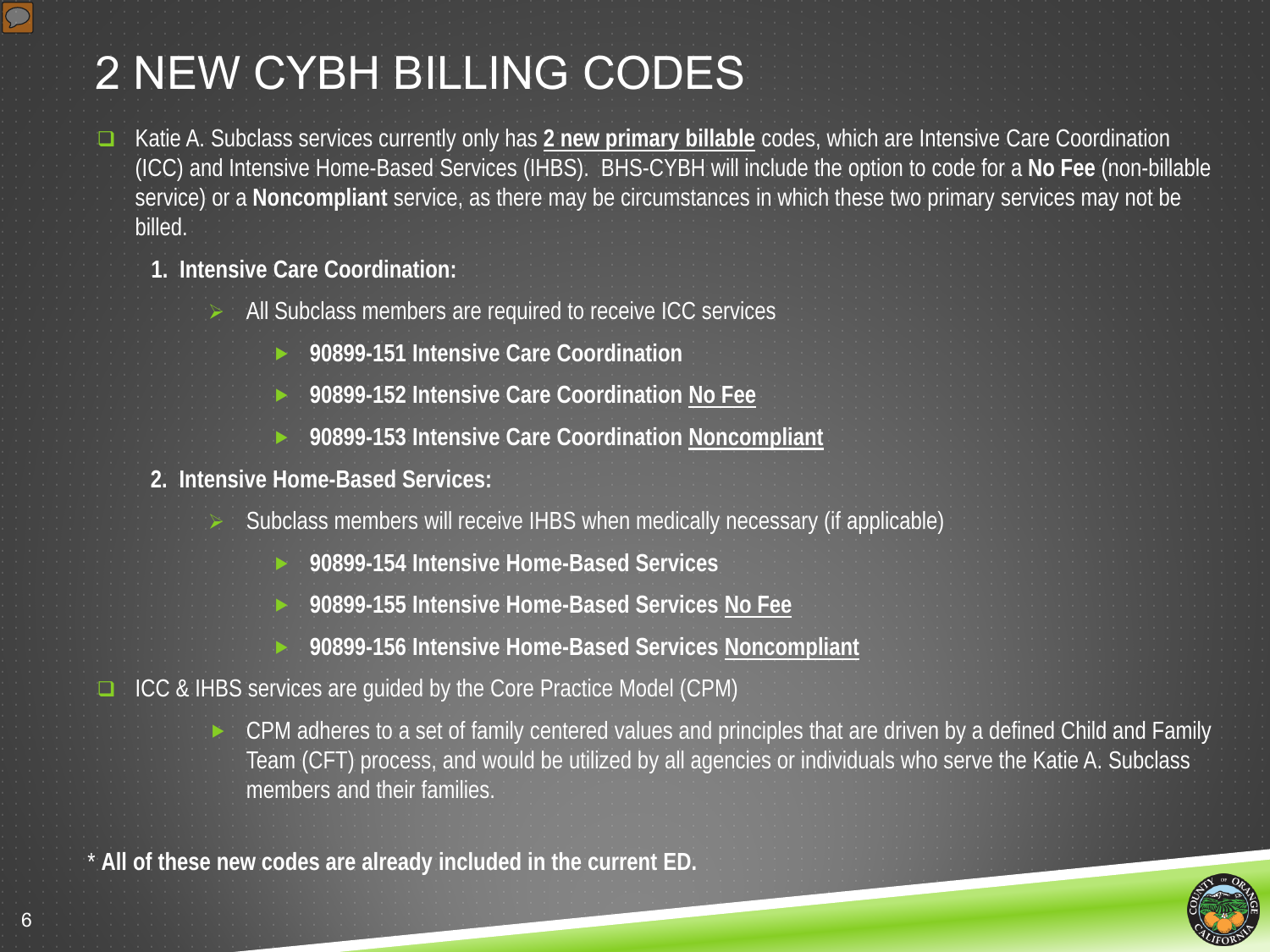### ICC DEFINED

7

- A service that is responsible for facilitating assessment, care planning and coordination of services, including urgent services for children/youth who meet the Katie A. Subclass criteria.
	- ▶ Note: All who meet the Katie A. Subclass criteria are **required** to receive ICC services. When a child becomes part of the Katie A. Subclass use ICC vs. Targeted Case Management codes. There is an exception to this rule which will be explained later on (Slide 14) of this training.

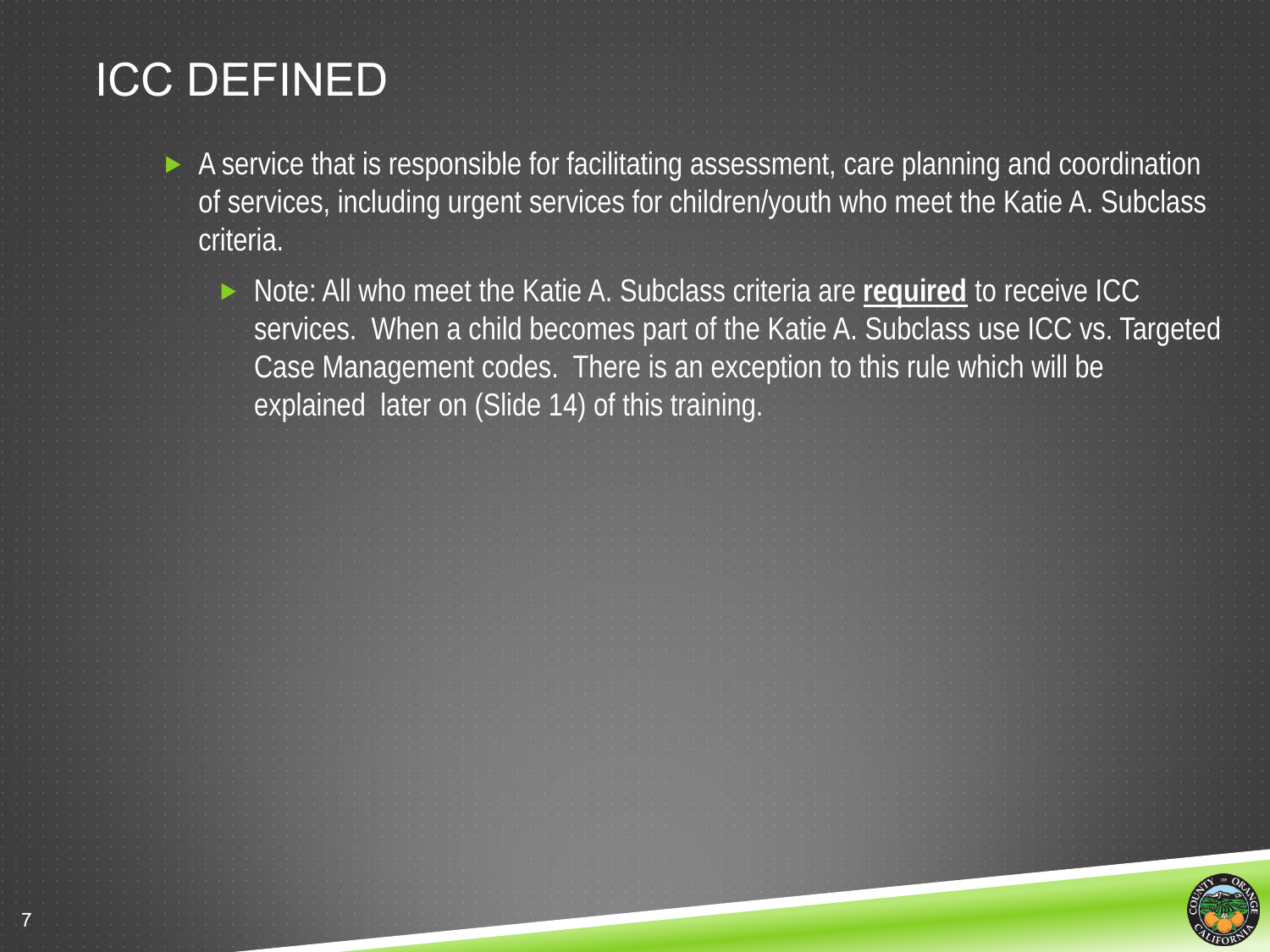#### ICC SERVICES IN DETAIL

8

- Identify an ICC Coordinator which mirrors what a primary therapist is already doing when coordinating services for a youth in Foster Care. This is not a role change but simply a title that the State has asked us to use for these cases.
	- The ICC Coordinator can be any CYBH mental health provider/representative that is part of the Child and Family Team (i.e., licensed clinician, rehab worker, etc.). Typically in CYBH, the primary therapist would be the ICC Coordinator. The exception to this rule would be when a case is also opened in CCPU, then the CCPU therapist would always be the ICC coordinator. Once the ICC Coordinator is determined, this must be documented on the 90-Day review tracking sheet (see Slide 20 or 23 for an example).
	- The ICC Coordinator's duties may include but are not limited to:
		- **Facilitating the planning and delivery of services cross-system/multi-agency (i.e., wraparound** services, TBS, education, probation, etc.)
		- Assessing the need for urgent mental health services
		- Coordination of care to address services on the Care Plan

#### The ICC coordinator is typically the point of access on the Child and Family Team (CFT)

 $\blacktriangleright$  A CFT is comprised of the youth, family members and all ancillary services with the goal of successfully transitioning the youth out of the child and welfare system by way of integrating a multidisciplinary approach, that may, but are not limited to services such as child welfare, mental health, education, probation, etc. It could be that you are already participating in these type of meetings but if not, direction will be provided in the future as to how these will be formed.

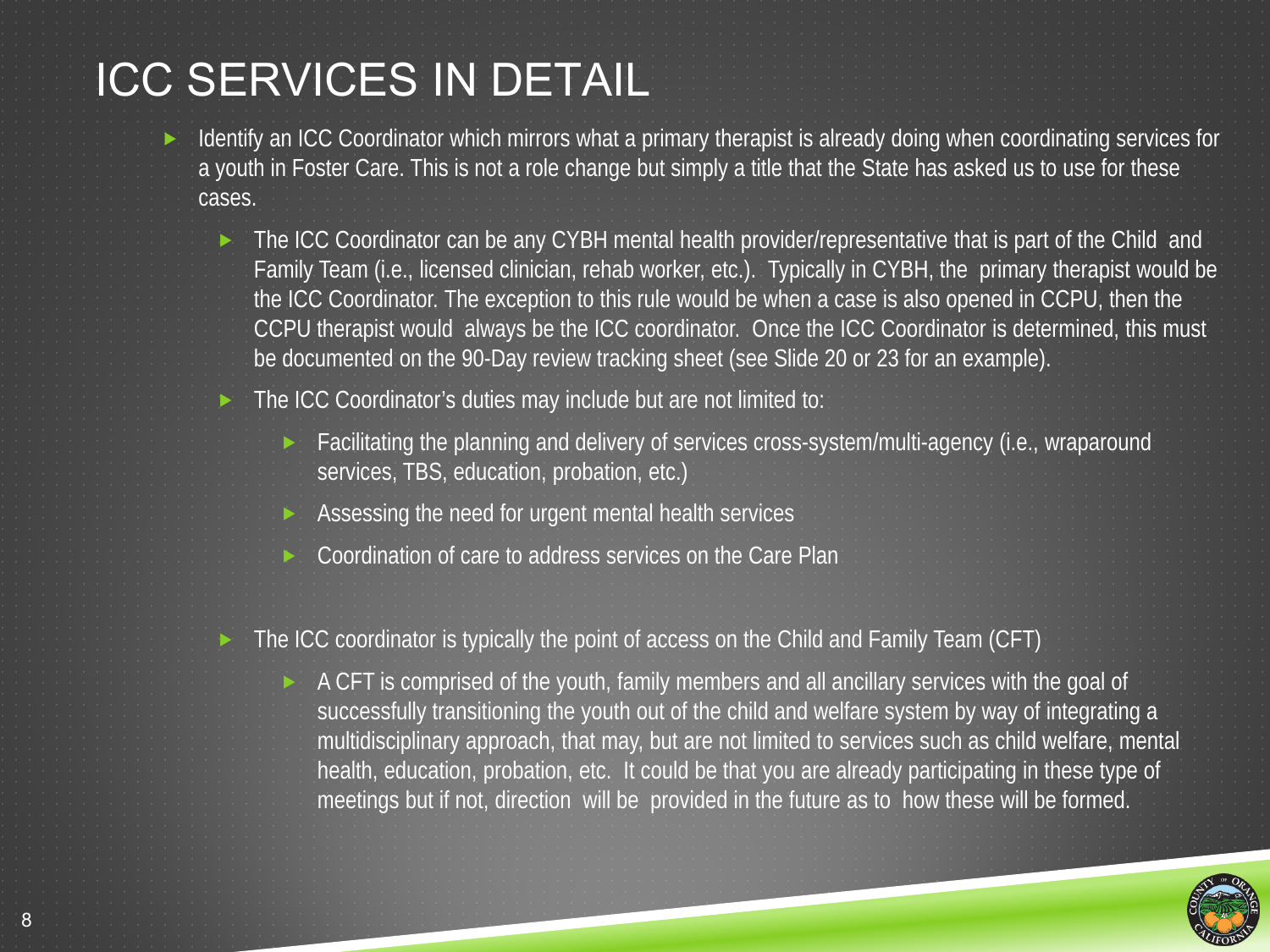### IHBS DEFINED

- Are intensive, individualized and strength-based, needs-driven intervention activities that support the engagement/participation of the minor and his/her significant others to help the minor develop skills and achieve the goals and objectives of the Care Plan.
	- ▶ Note: When a child becomes part of the Katie A. Subclass, Rehab services will no longer be used and replaced with IHBS instead. There is an exception to this rule which is explained later of this training guide (Slide 14). This is similar to what we are currently doing when referring a case for Rehab services. The primary therapist determines the need and then makes the referral for Rehab services and will now do the same for IHBS.

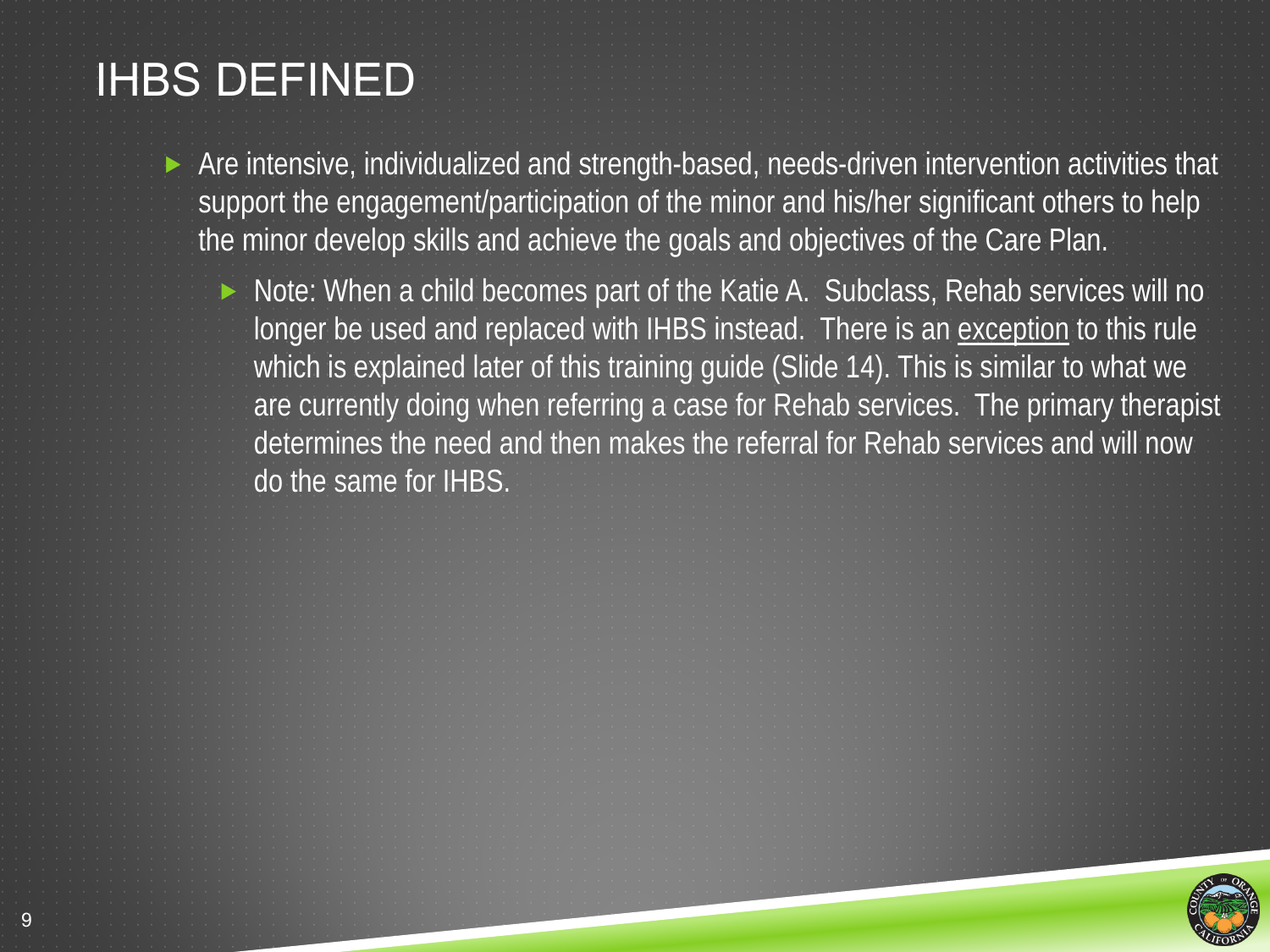#### IHBS SERVICES IN DETAIL

#### **IHBS Services:**

- Medically necessary skill-based interventions for remediation of behaviors or improvement of symptoms.
- Development of functional skills to improve self-care, self-regulation or other functional impairments.
- Improve and/or educate self-management of symptoms.
- Promote the development or maintenance of social supports.
- Address behaviors that interfere with the achievement of stable and permanent family life.
- Address behaviors that impede seeking or maintaining a job.
- Address behaviors that impede with educational objectives.
- Address behaviors that impede with transitional independent living (i.e. seeking or maintaining housing and living independently).

#### **IHBS vs. Rehab Services:**

The major difference is that IHBS is used for Katie A. Subclass members only vs. children/youth who have not been identified to meet the criteria for this Subclass. Services listed above are essentially the same as Rehab services as we know it.

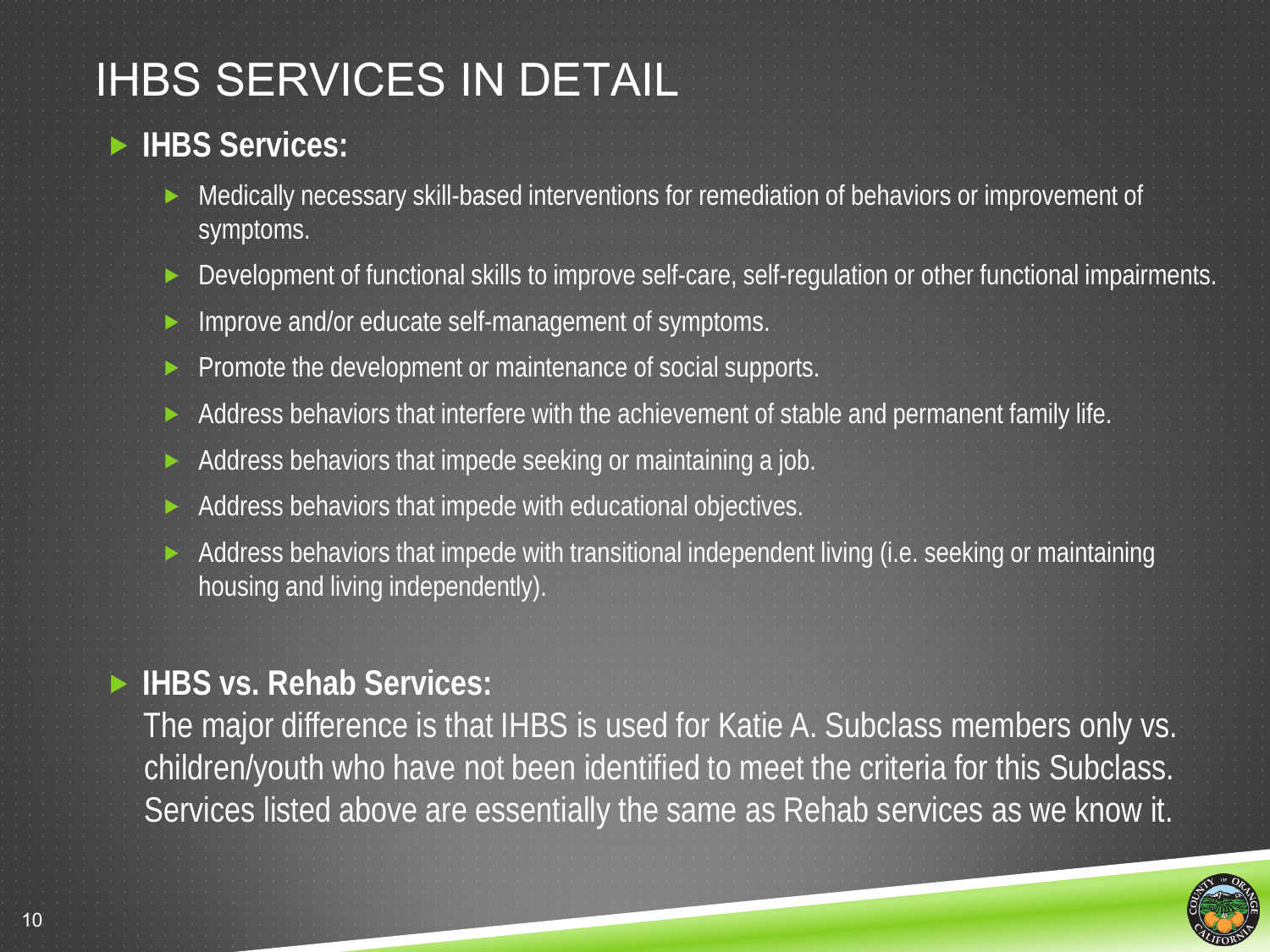#### HOW WILL WE IMPLEMENT KATIE A. SUBCLASS SERVICES?

#### $\Box$  How this might look:

1. CYBH clinicians will screen all present and in-coming foster youths for the Katie A. Subclass using the Eligibility Form.

- It is not necessary to document in a progress note the completion of this form.
- 2. Once the Subclass member is identified, then immediately:
	- Add ICC and/or IHBS to the existing CARE PLAN or INTERIM CARE PLAN if appropriate.
		- ▶ This may be done by writing in ICC next to Targeted Case Management and if necessary, writing in IHBS next to Rehab services.
		- $\blacktriangleright$  The clinician needs to initial and date the Care Plan changes.
		- Signatures from the youth or guardian are not necessary for updating this existing Care Plan.

 $\blacktriangleright$  The clinician needs to write a corresponding progress note about the Care Plan update and bill it as ICC.

 Clinician will need to update the MTP to document coordination of care for services provided in collaboration with SSA and/or other programs. **Reminder: after the Care Plan and MTP get updated, you must notify the other programs of this update as part of coordination of care (i.e., WRAP, etc.) so they must also start using these codes.**

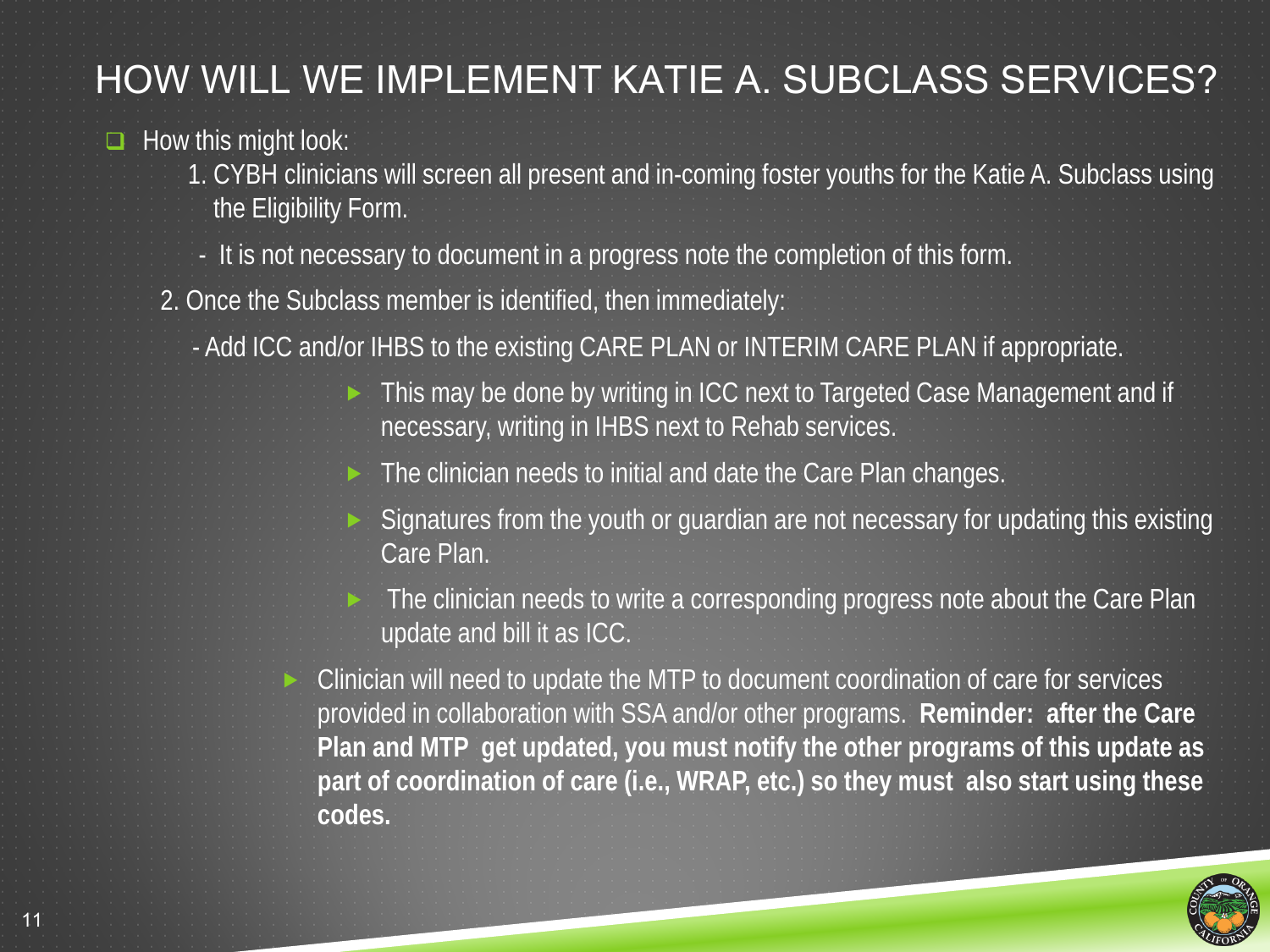#### HOW WILL WE IMPLEMENT KATIE A. SUBCLASS SERVICES? (CONTINUED)

- $\triangleright$  No less frequent than every 90 days, it is required that Katie A. Subclass services be reviewed (a progress note is required for these reviews). In addition, there is a 90-Day review tracking sheet to track these reviews (see slide 18).
	- **This type of review is to re-assess the client and family's need and progress in** treatment. It is a review of the CFT Individualized Plan of Care and should be conducted, at a minimum , with input from the social worker and client/family.
	- ► The content of the 90-Day review progress note should be similar to what we currently write for a 6-Month Update progress note.
	- These 90-Day reviews get coded as billable ICC services.
- In order to know when the 90-Day reviews are due, think of these as quarterly reviews which would usually fall between the 6-Month Update and the Annual Update review. Also between the Annual Update review and the 6-Month Update review. (Examples provided in Slides 21 & 24)
- ▶ When a 90-Day review falls at the same time as the 6-Month or Annual Update review only one progress note is needed. No need to write two separate notes. The Care Plan continues to be updated only at the 6-Month and Annual Update review.

**\* For the Katie A. Subclass members only**, the 6-Month Update/quarterly review and Annual Update/quarterly review (known as the 90-Day review), should be billed as ICC and not as an Assessment service.

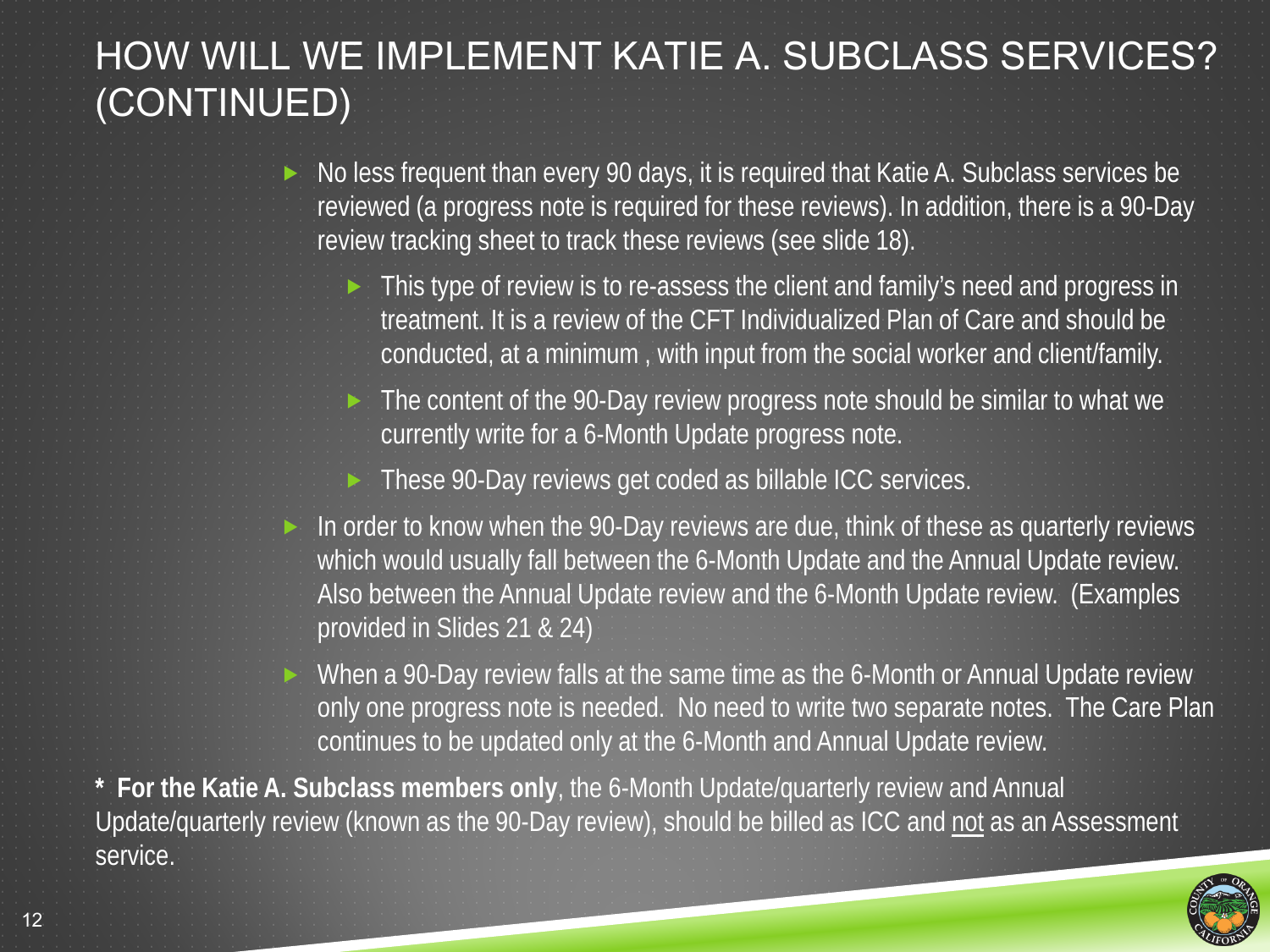#### WHEN DO WE STOP PROVIDING KATIE A. SUBCLASS SERVICES?

- ▶ Once the Subclass member is no longer in the child-welfare system, ICC/IHBS services must be discontinued.
	- ► The ICC Coordinator needs to complete the Katie A. Subclass Eligibility Form only with the following information: clinic name, client's name, DOB, MRN, check "NO" in item 6 regarding client does not meet Katie A. Subclass criteria, date and sign. Support staff will enter this information in IRIS. Termination date will be the date on which the form was signed.
- ► However, if the minor continues to be eligible for Medi-Cal and meets medical necessity for specialty mental health services as determined by the clinician, the minor may continue to receive mental health services based on their needs.

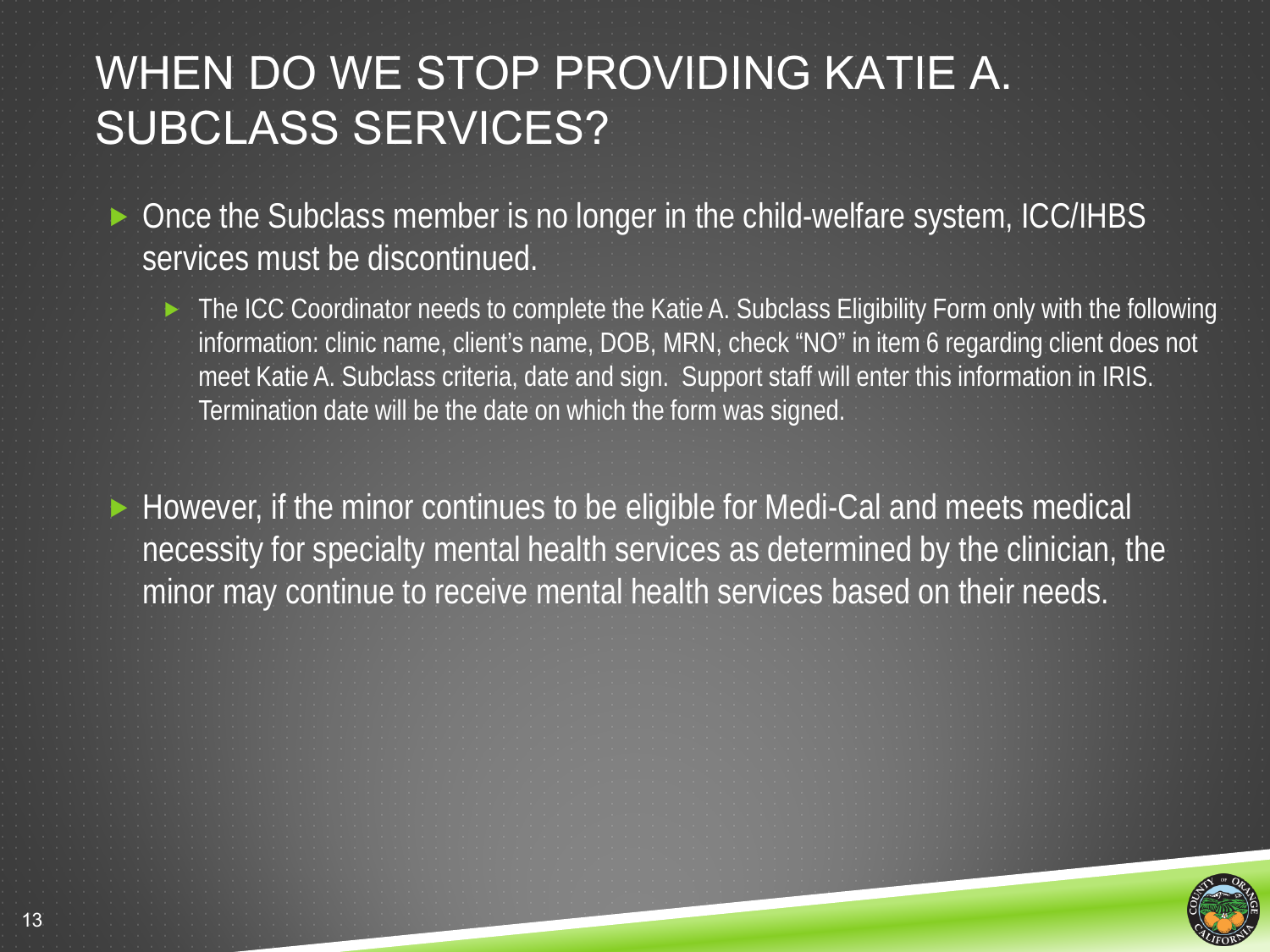### KATIE A. SUBCLASS "REMINDERS"

- $\Box$  Use the Eligibility Form to assess if a youth meets the Katie A. Subclass criteria (not billable).
- **Update the MTP coordination of care section with ICC and/or IHBS services.**
- □ Update the existing Care Plan by writing in ICC next to Targeted Case Management and IHBS next to Rehab services if applicable. Initial, date and write a corresponding progress note (bill as ICC).
- ICC Services are basically the same as Targeted Case Management services. ICC billing codes are only used for those client's who meet the Katie A. Subclass criteria. All members of the Subclass **must** receive ICC.
- IHBS Services are basically the same as Rehab services. The IHBS codes should only be used for those identified as Katie A. Subclass members and who meets medical necessity for specialty mental health services.
- **EXCEPTIONS:** ICC services are non-billable to Medi-Cal if a child/youth is placed in a psychiatric hospital unless it is 30 days prior to the discharge. The sole purpose of the discharge is to identify placement for the child/minor. Discharge services may include consultation and assessment which involves contacting and coordinating with the hospital of those directly involved with decision of placement. IHBS cannot be billed if the child/youth is placed in a psychiatric hospital.
	- $\cdot$  When a child/youth is psychiatrically hospitalized, continue to use non-billable codes.
- $\Box$  When the youth is no longer in the child welfare system, complete the Eligibility Form to indicate that the youth is no longer a Subclass member and stop billing ICC and IHBS services.
- $\Box$  Continue to provide mental health services (i.e. individual therapy, collateral therapy, case management, psychiatric services, rehab services, etc.) if the minor is determined to have a need for specialty mental health services, has Medi-Cal and meets medical necessity.

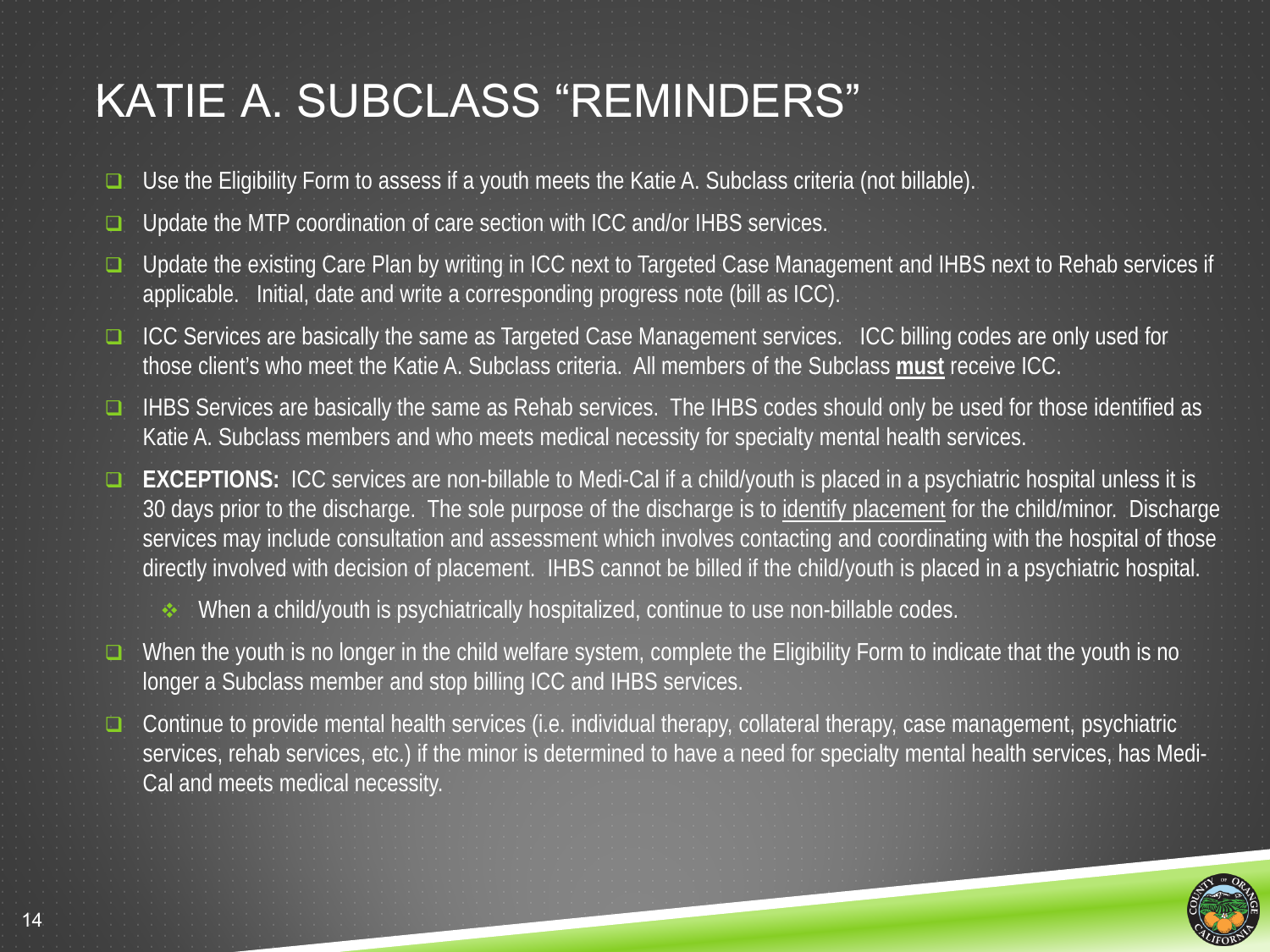### **GLOSSARY**

**Child and Family Team (CFT)** – A CFT is comprised of the youth and family and all of the ancillary individuals who are working with them toward their successful transition out of the child welfare system. The team is comprised of the child welfare worker, the youth and family, service providers and any other members as necessary and appropriate. No single individual, agency or service provider works independently but rather as part of the team for decisionmaking. Child welfare workers and mental health staff and service providers work within a team environment which engages youth and families as partners in that environment. Each individual team member has their unique role and responsibilities, but they are always working as part of the team.

**Core Practice Model (CPM)** – The Core Practice Model (CPM) is a set of concepts, values, principles, and standards of practice that outline an integrated approach to working with children/youth and families involved with child welfare who have or may have mental health needs. It provides a framework for all child welfare and mental health agencies, service providers and community/tribal partners working with youth and families.

**Foster Care Placement** – 24-hour substitute care for all children placed away from their parent(s) or guardian(s) and for whom the State agency has placement and care responsibility. (Section 1355.20 Code of Federal Regulations).

**Intensive Care Coordination (ICC)** – a service that is responsible for facilitating assessment, care planning and coordination of services, including urgent services (for children/youth who meet the Katie A. Subclass criteria).

**Intensive Home Based Services (IHBS)** – are intensive, individualized and strength-based, needs-driven intervention activities that support the engagement and participation of the child/youth and his/her significant others and to help the child/youth develop skills and achieve the goals and objectives of the plan.

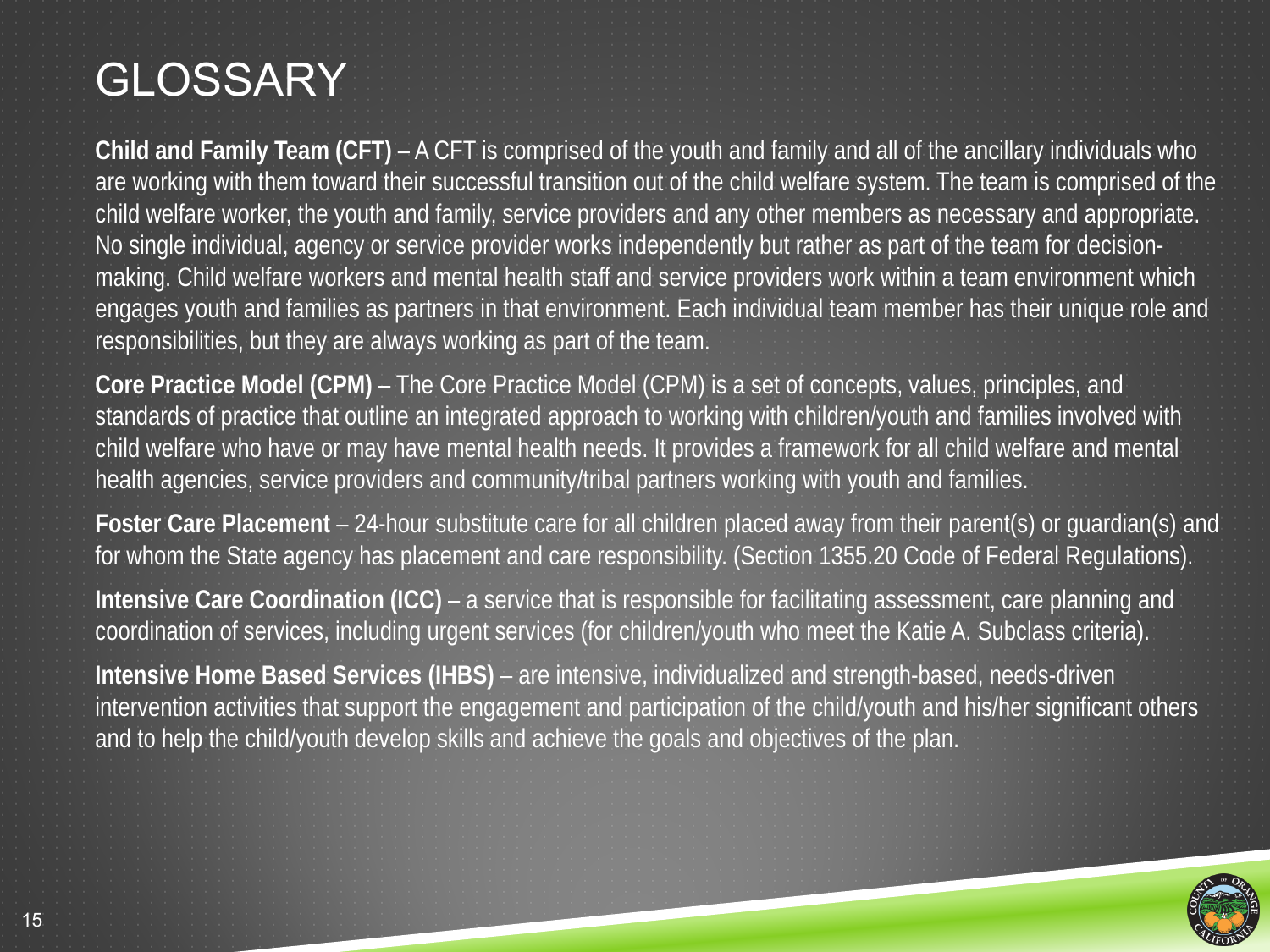## GLOSSARY (CONT.)

**Open Child Welfare Services Case** – means any of the following: a) child is in foster care; b) child has a voluntary family maintenance case (pre or post, returning home, in foster or relative placement), including both court ordered and by voluntary agreement. It does not include cases in which only emergency response referrals are made.

**Parent Partners/Advocates** – Parent Partners/Advocates are key individuals who work with children/youth and families within the public child welfare, juvenile probation or mental health systems. Parent Partners/Advocates are past consumers and can convey information on how systems and programs can instill the family-centered and family driven philosophy and principles necessary to engage children/youth and families.

**Rehabilitation** – Per SPA #10-016, rehabilitation means a recovery or resiliency focused service activity identified to address a mental health need in the client plan. This service activity provides assistance in restoring, improving, and/or preserving a beneficiary's functional, social, communication, or daily living skills to enhance self-sufficiency or self-regulation in multiple life domains relevant to the developmental age and needs of the beneficiary. Rehabilitation also includes support resources, and/or medication education. Rehabilitation may be provided to a beneficiary or a group of beneficiaries.

**Therapeutic Foster Care (TFC)** – TFC will be added to this manual at a later date.

**Wraparound** – Wraparound is an intensive, individualized care planning and management process. The Wraparound process aims to achieve positive outcomes by providing a structured, creative and individualized team planning process that results in plans and services that are effective and relevant to the child and family

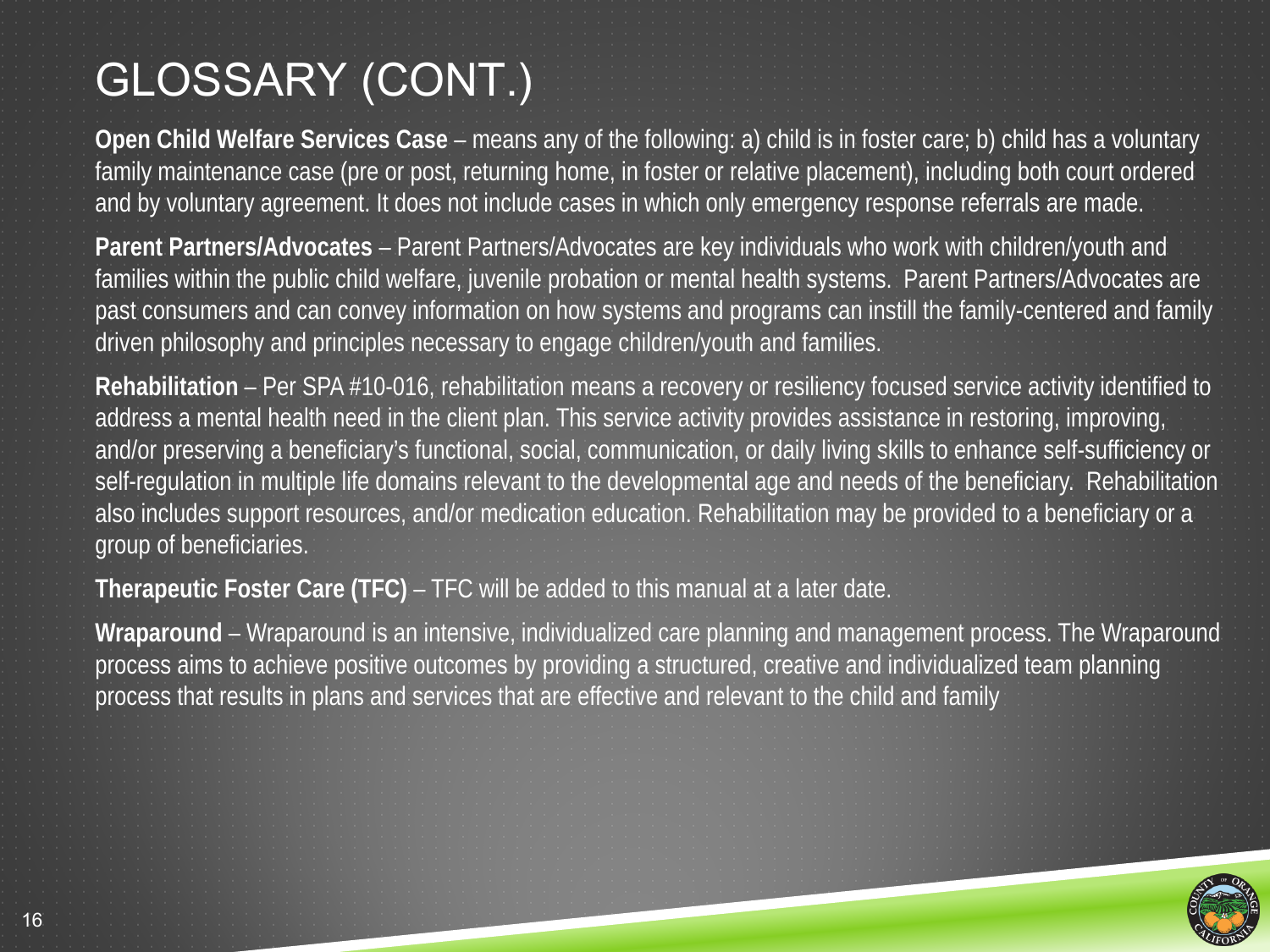## GLOSSARY (CONT.)

**Specialty Mental Health Services** – Per Title 9, Chapter 11, Section 1810.247, means: (a) Rehabilitative Mental Health Services, including: (1) Mental health services (2) Medication support services (3) Day treatment intensive (4) Day rehabilitation (5) Crisis intervention (6) Crisis stabilization (7) Adult residential treatment services (8) Crisis residential treatment services (9) Psychiatric health facility services (b) Psychiatric Inpatient Hospital Services (c) Targeted Case Management (d) Psychiatrist Services (e) Psychologist Services (f) EPSDT Supplemental Specialty Mental Health Services (g) Psychiatric Nursing Facility Services

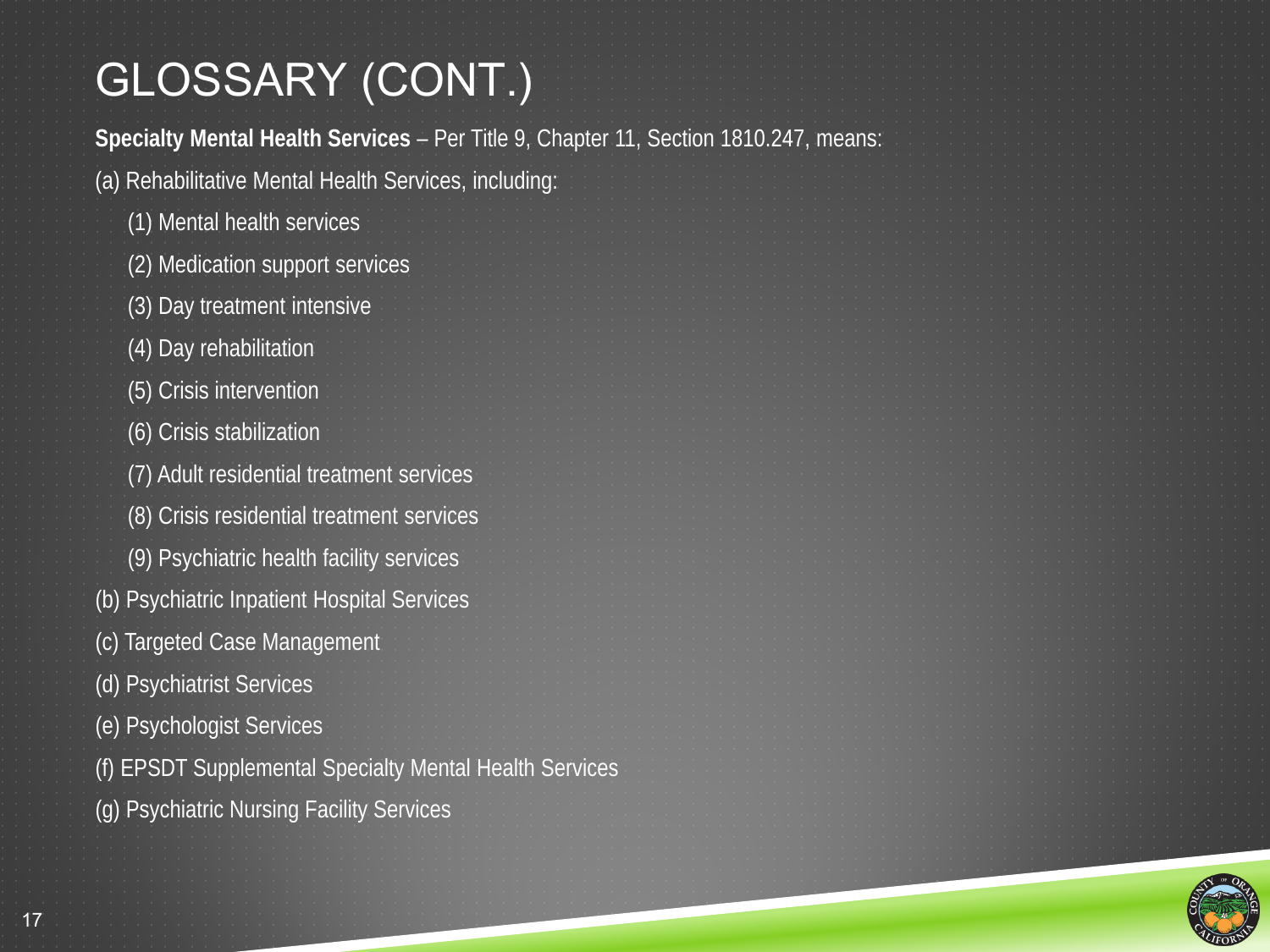## INFORMATIONAL LINKS

AQIS / CYBH Katie A. Subclass Documentation & Training Guide <http://ochealthinfo.com/civicax/filebank/blobdload.aspx?BlobID=30160>

Core Practice Model Guide for Katie A. Subclass members: [http://humanservices.ucdavis.edu/Resource/PDF/123%20169%20Core%20Practice%2](http://humanservices.ucdavis.edu/Resource/PDF/123%20169%20Core%20Practice%20Katie%20A%20Guidebook.pdf) 0Katie%20A%20Guidebook.pdf

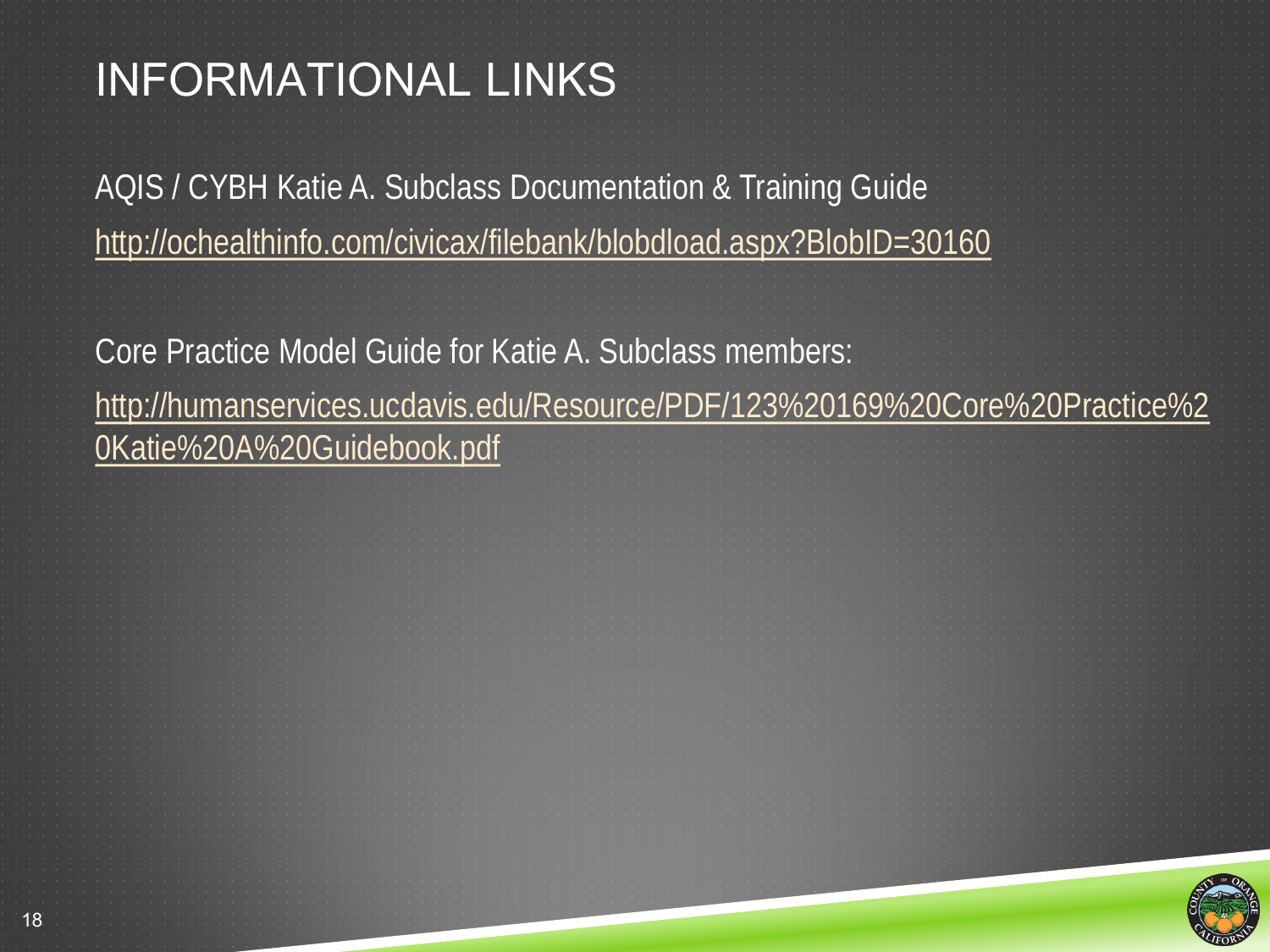

THE FOLLOWING SLIDES PROVIDE EXAMPLES ON THE 90-DAY REVIEWS USING THE KATIE A. SUBCLASS MEMBER TRACKING SHEET.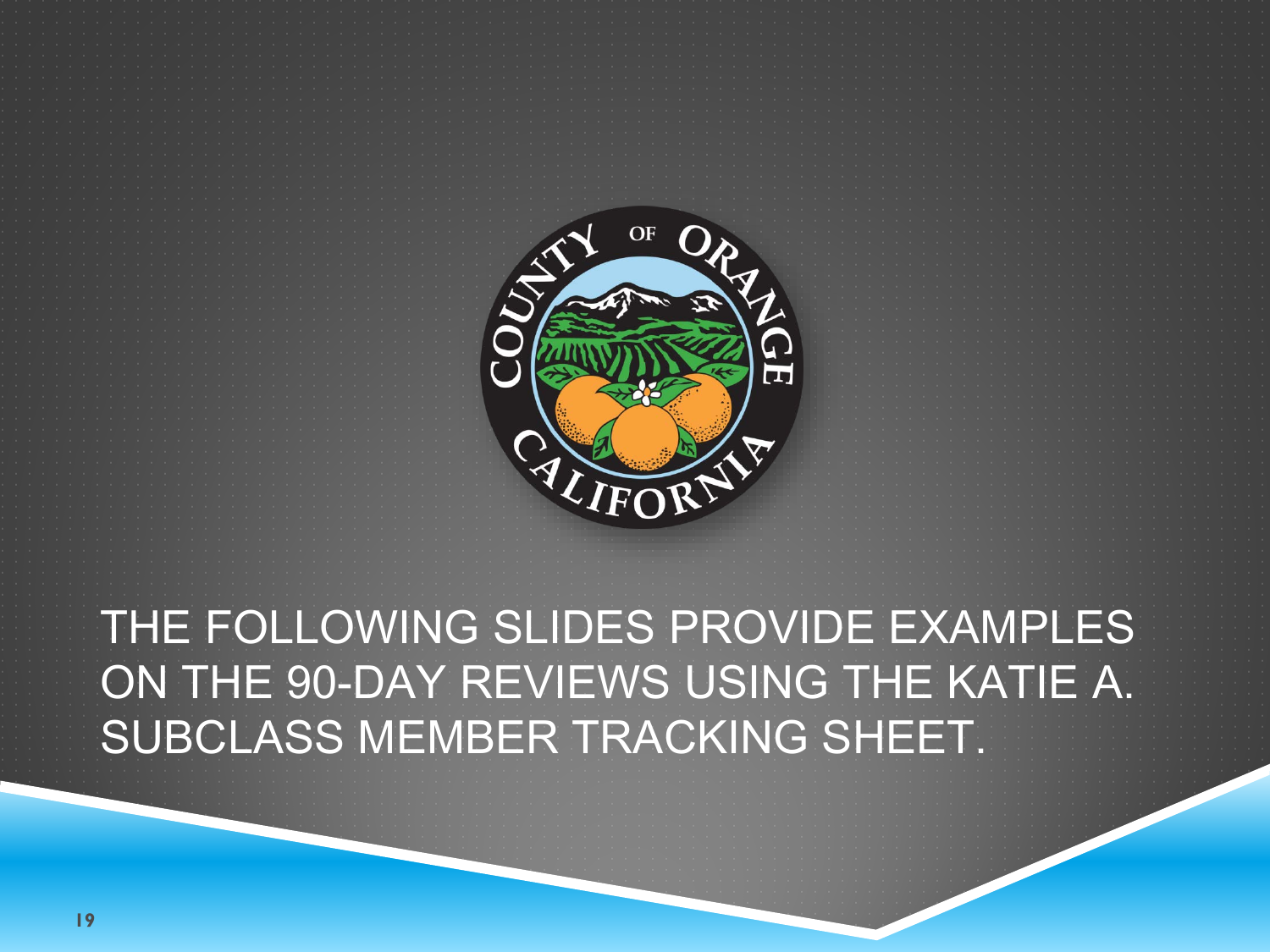#### KATIE A. SUBCLASS MEMBER TRACKING SHEET BLANK FORM

| Clinic Name and address | <b>Katie A. Subclass Member</b><br><b>Tracking Sheet</b> | abel |
|-------------------------|----------------------------------------------------------|------|
|-------------------------|----------------------------------------------------------|------|

| 90-Day Review:                                                      | 90-Day Review:                                                      | 90-Day Review:                                                      | 90-Day Review:                                                                    |
|---------------------------------------------------------------------|---------------------------------------------------------------------|---------------------------------------------------------------------|-----------------------------------------------------------------------------------|
| 1 <sup>st</sup> Quarter                                             | 2 <sup>nd</sup> Quarter / 6- Month Review                           | 3rd Quarter                                                         | 4 <sup>th</sup> Ou rter / Annual Review                                           |
| Child meets Katie A. Subclass<br>Yes<br>N <sub>o</sub><br>criteria: | Child meets Katie A. Subclass<br>criteria:<br>Yes<br>N <sub>o</sub> | Child meets Katie A. Subclass<br>criteria:<br>Yes<br>N <sub>o</sub> | Child me ts Katie.<br><b>Subclass</b><br>criteria:<br>$\mathbb{N}^{\circ}$<br>Yes |
| See progress note dated:                                            | See progress note dated:                                            | See progress note dated:                                            | See progress note dated.                                                          |
| for update of case.                                                 | for update of case.                                                 | for update of case.                                                 | for update ~f case.                                                               |
| Initials:                                                           | Initials:                                                           | Initials:                                                           | Initials:                                                                         |

| 90-Day Review:                | 90-Day Review:                            | 90-Day Review:                | 90-Jay Review:                 |
|-------------------------------|-------------------------------------------|-------------------------------|--------------------------------|
| 1 <sup>st</sup> Ouarter       | 2 <sup>nd</sup> Quarter / 6- Month Review | 3rd Quarter                   | 4th Quarter / Annual Leview    |
| Child meets Katie A. Subclass | Child meets Katie A. Subclass             | Child meets Katie A. Subclass | Child meets Katie A. Sul class |
| Yes                           | Yes                                       | criteria:                     | criteria:                      |
| No                            | criteria:                                 | Yes                           | No                             |
| criteria:                     | No                                        | No                            | Yes                            |
| See progress note dated:      | See progress note dated:                  | See progress note dated:      | See progress note dated:       |
| for update of case.           | for update of case.                       | for update of case.           | tor update of case.            |
| Initials:                     | Initials:                                 | Initials:                     | Initials:                      |

| 90-Day Review:                                                      | 90-Day Review:                                                      | 90-Day Review:                                                      | 90-Day Review:                                    |
|---------------------------------------------------------------------|---------------------------------------------------------------------|---------------------------------------------------------------------|---------------------------------------------------|
| 1 <sup>st</sup> Ouarter                                             | 2 <sup>nd</sup> Quarter / 6- Month Review                           | 3rd Quarter                                                         | 4 <sup>th</sup> Quarter / A-mual Review           |
| Child meets Katie A. Subclass<br>Yes<br>N <sub>o</sub><br>criteria: | Child meets Katie A. Subclass<br>criteria:<br>Yes<br>N <sub>o</sub> | Child meets Katie A. Subclass<br>criteria:<br>Yes<br>N <sub>o</sub> | Child meets Katie A. Subclass<br>criteria: Yes No |
| See progress note dated:                                            | See progress note dated:                                            | See progress note dated:                                            | See progress note - ated:                         |
| for update of case.                                                 | for update of case.                                                 | for update of case.                                                 | for uj date of case                               |
| Initials:                                                           | Initials:                                                           | Initials:                                                           | Initials:                                         |

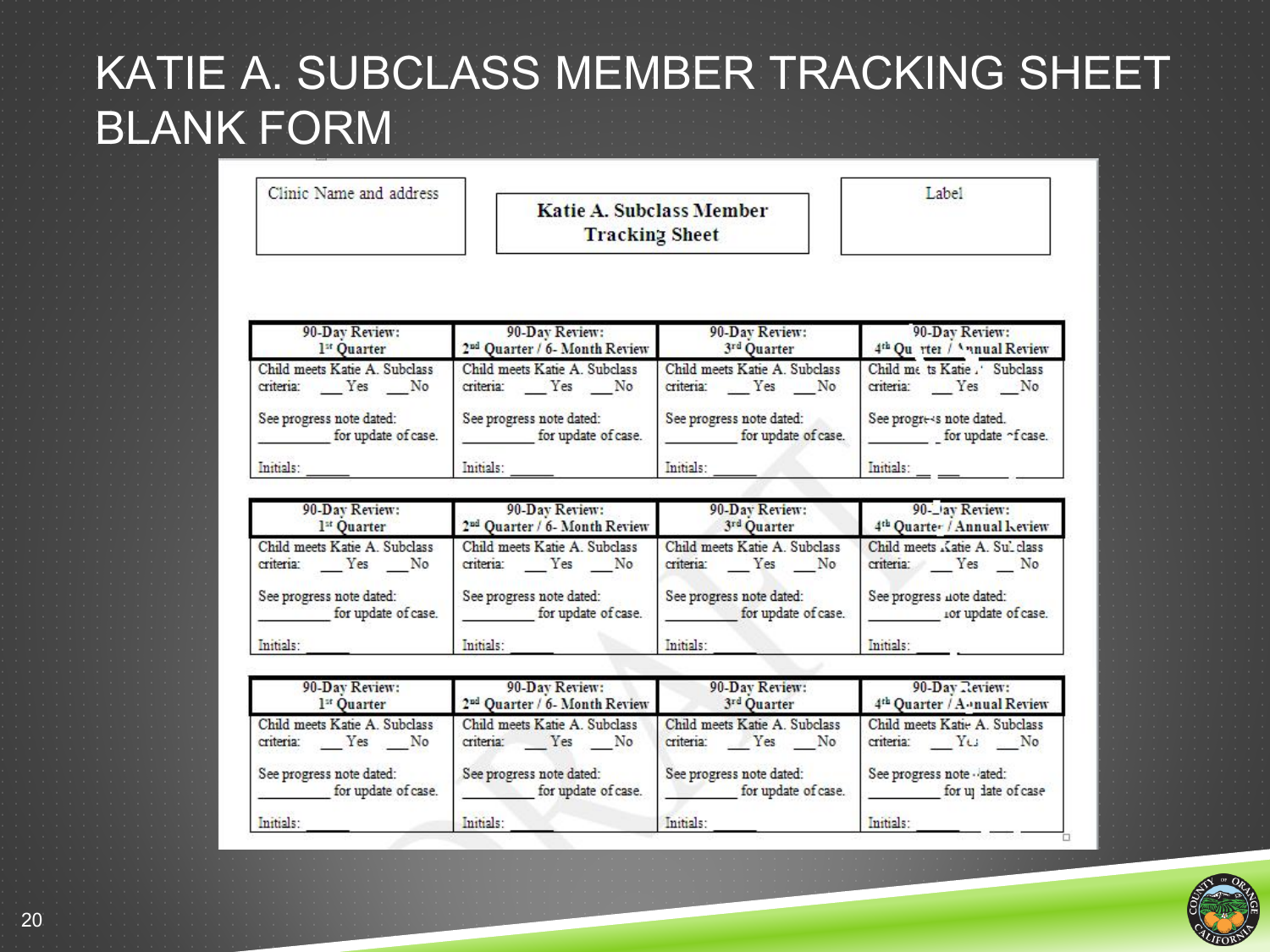## HOW TO IMPLEMENT THE 90-DAY REVIEWS

#### **Example A:**

This is an existing open case for over a year in CYBH since **February 2012**.

The foster child is identified as a Katie A. Subclass member on **May 1, 2013.**

- The Medi-Cal month and year of intake is **February, 2012**.
	- 1. The existing Care Plan and MTP coordination of care are updated by **May 1, 2013**.

**\*** A progress note is written indicating that ICC and/or IHBS services will be provided. This is billed as ICC.

A 90-day review tracking sheet is placed in the chart.

2. The 1st 90-Day review will be due by **July 31, 2013**, which will also be the month in which the 6\_Month Update is due.

- **\*** The 90-Day review is documented in the appropriate quarterly box on the tracking sheet. A corresponding progress note reflects progress towards goals and objectives. This is billed as ICC.
	- **\*** This is a 90-Day review/6-Month Update, only one note is required and this is billed as ICC.
	- **\*** As usual procedure for a 6-Month Update; the MTP and the Care Plan must be updated.

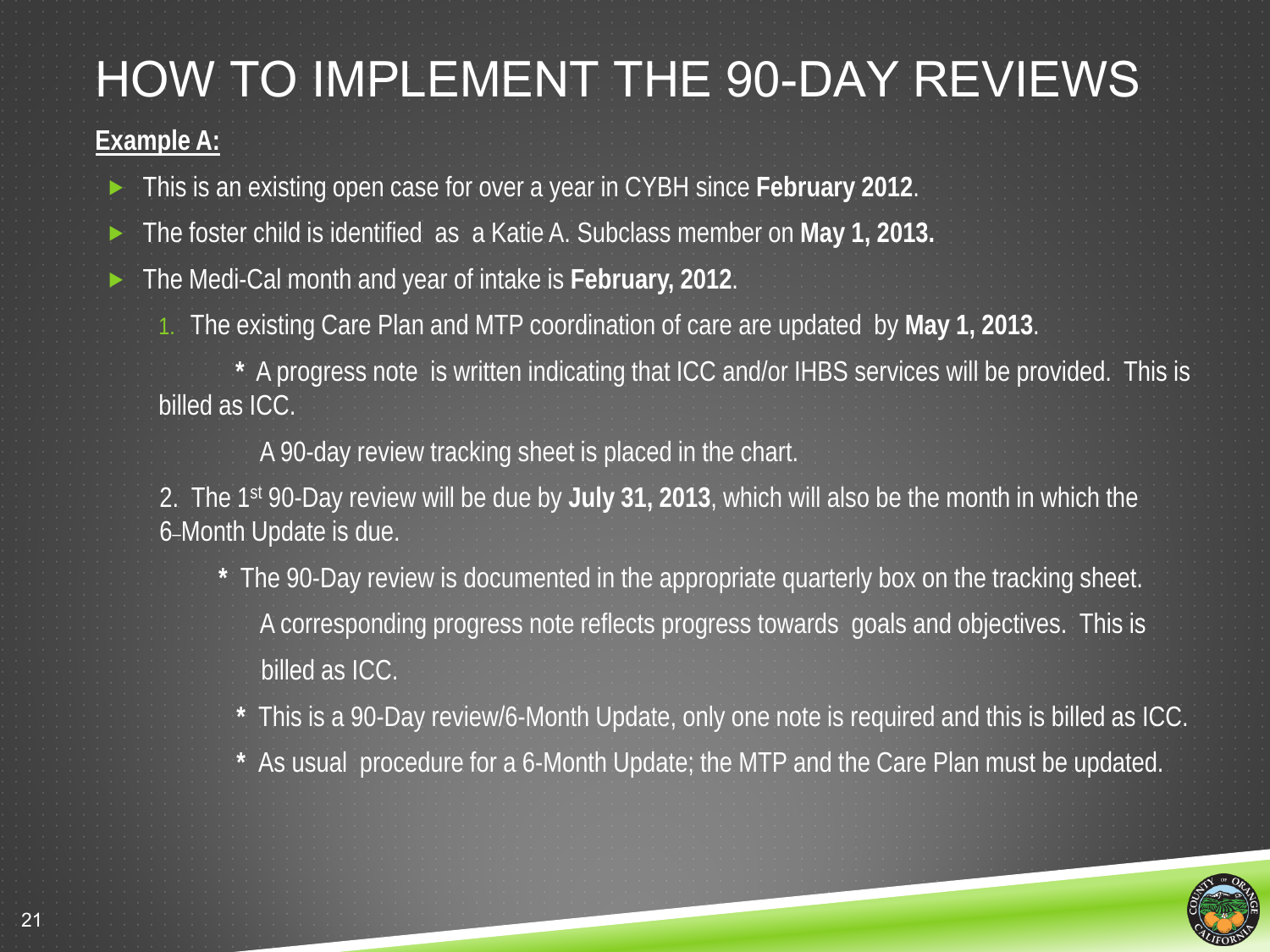# HOW TO IMPLEMENT THE 90-DAY REVIEWS

#### **Example A:**

- 3. The next 90-Day review will be due 3 months after the 6-Month Update review, on **October 31, 2013.**
	- **\*** The appropriate quarterly box on the tracking sheet is completed. In addition, a corresponding progress note is done documenting the progress and/or barriers during this period. This is billed as ICC.
- 4. The next 90-Day review will be at the actual Annual Update review and due by **January 31, 2014.**
	- **\*** The 90-Day review is documented in the appropriate quarterly box on the tracking sheet. and a corresponding progress note to reflect progress towards the goals and objectives. This is billed as ICC.
		- **\*** This is a 90-Day/Annual Update, only one note is required and this is billed as ICC.
		- **\*** As usual procedure for an Annual Update review; the MTP and Care Plan must be updated.

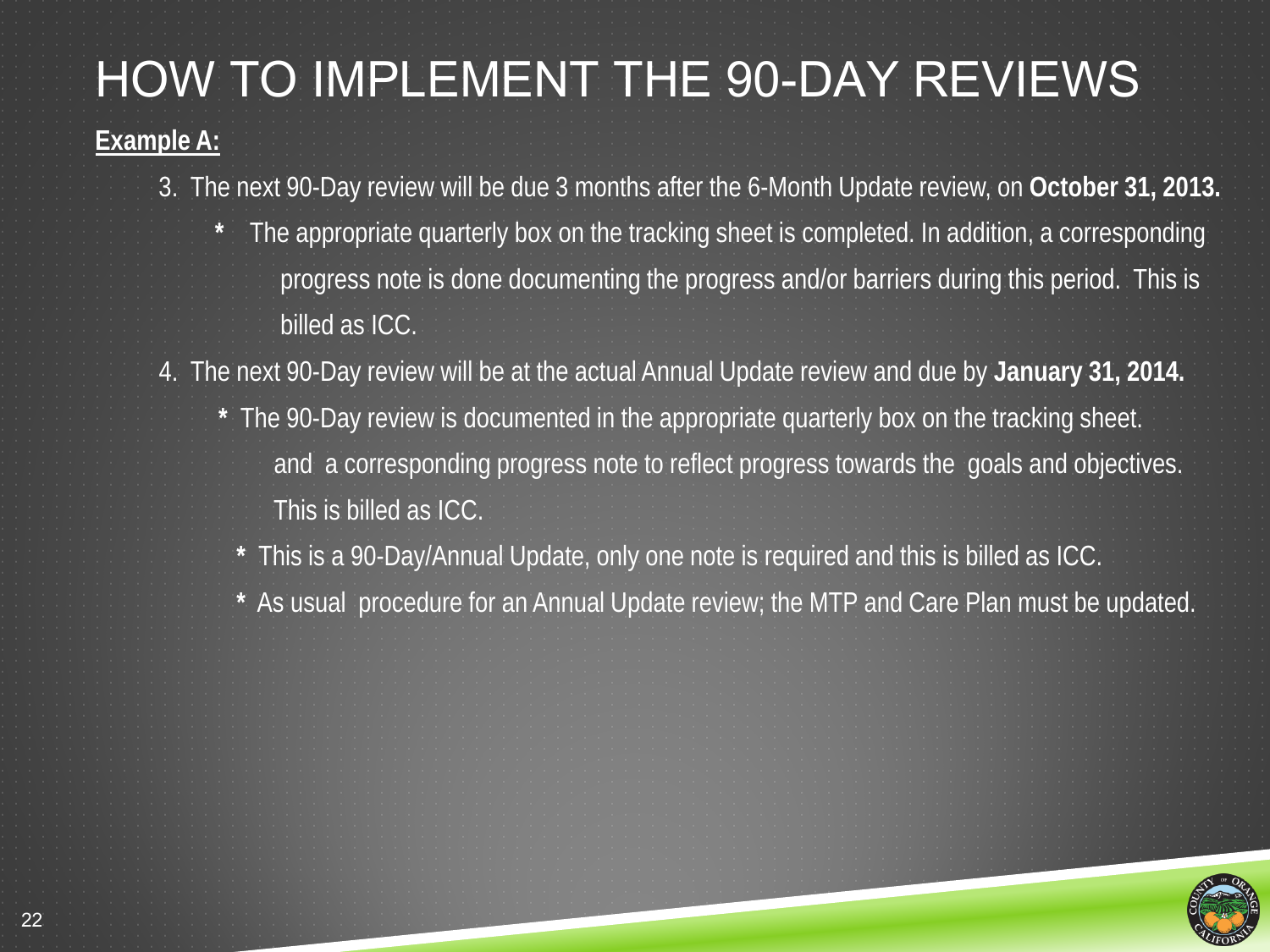### 90-DAY REVIEW TRACKING SHEET: EXAMPLE A

Clinic Name and address

**Katie A. Subclass Member Tracking Sheet** 

**Example A** Case Opened: 02/01/12

| 90-Day Review:<br>1st Ouarter                    | 90-Day Review:<br>2 <sup>nd</sup> Ouarter / 6- Month Review             | 90-Day Review:<br>3rd Quarter                               | 90-Day Review:<br>4 <sup>th</sup> Quarter / Annual Review   |
|--------------------------------------------------|-------------------------------------------------------------------------|-------------------------------------------------------------|-------------------------------------------------------------|
| Child meets Katie A. Subclass<br>criteria:<br>No | Child meets Katie A. Subclass<br>N <sub>o</sub><br>criteria:<br>$X$ Yes | Child meets Katie A. Subclass<br>criteria:<br>$X$ Yes<br>No | Child meets Katie A. Subclass<br>criteria:<br>$X$ Yes<br>No |
| <b>Ved:</b><br>See progres<br>of case.           | See progress note dated:<br>07/31/13 for update of case.                | See progress note dated:<br>10/31/13 for update of case.    | See progress note dated:<br>01/31/14 for update of case.    |
| Initials:                                        | Initials: CP                                                            | Initials: CP                                                | Initials: CP                                                |

| 90-Day Review:                                          | 90-Day Review:                                          | 90-Day Review:                                                      | 90-Day Review:                                       |
|---------------------------------------------------------|---------------------------------------------------------|---------------------------------------------------------------------|------------------------------------------------------|
| 1 <sup>st</sup> Quarter                                 | 2 <sup>nd</sup> Quarter / 6- Month Review               | 3rd Quarter                                                         | 4 <sup>th</sup> Quarter / Annual Review              |
| Child meets Katie A. Subclass<br>criteria:<br>Yes<br>No | Child meets Katie A. Subclass<br>criteria:<br>No<br>Yes | Child meets Katie A. Subclass<br>criteria:<br>Yes<br>N <sub>o</sub> | Child meets Katie A. Subclass<br>criteria:<br>Yes No |
| See progress note dated:                                | See progress note dated:                                | See progress note dated:                                            | See progress note dated:                             |
| for update of case.                                     | for update of case.                                     | for update of case.                                                 | for update of case.                                  |
| Initials:                                               | Initials:                                               | Initials:                                                           | Initials:                                            |

| 90-Day Review:                | 90-Day Review:                            | 90-Day Review:                | 90-Day Review:                          |
|-------------------------------|-------------------------------------------|-------------------------------|-----------------------------------------|
| 1st Ouarter                   | 2 <sup>nd</sup> Quarter / 6- Month Review | 3rd Quarter                   | 4 <sup>th</sup> Quarter / Annual Review |
| Child meets Katie A. Subclass | Child meets Katie A. Subclass             | Child meets Katie A. Subclass | Child meets Katie A. Subclass           |
| criteria:                     | criteria:                                 | criteria:                     | criteria:                               |
| Yes                           | Yes                                       | Yes                           | Yes                                     |
| No                            | No                                        | No                            | No                                      |
| See progress note dated:      | See progress note dated:                  | See progress note dated:      | See progress note dated:                |
| for update of case.           | for update of case.                       | for update of case.           | for update of case.                     |
| Initials:                     | Initials:                                 | Initials:                     | Initials:                               |



23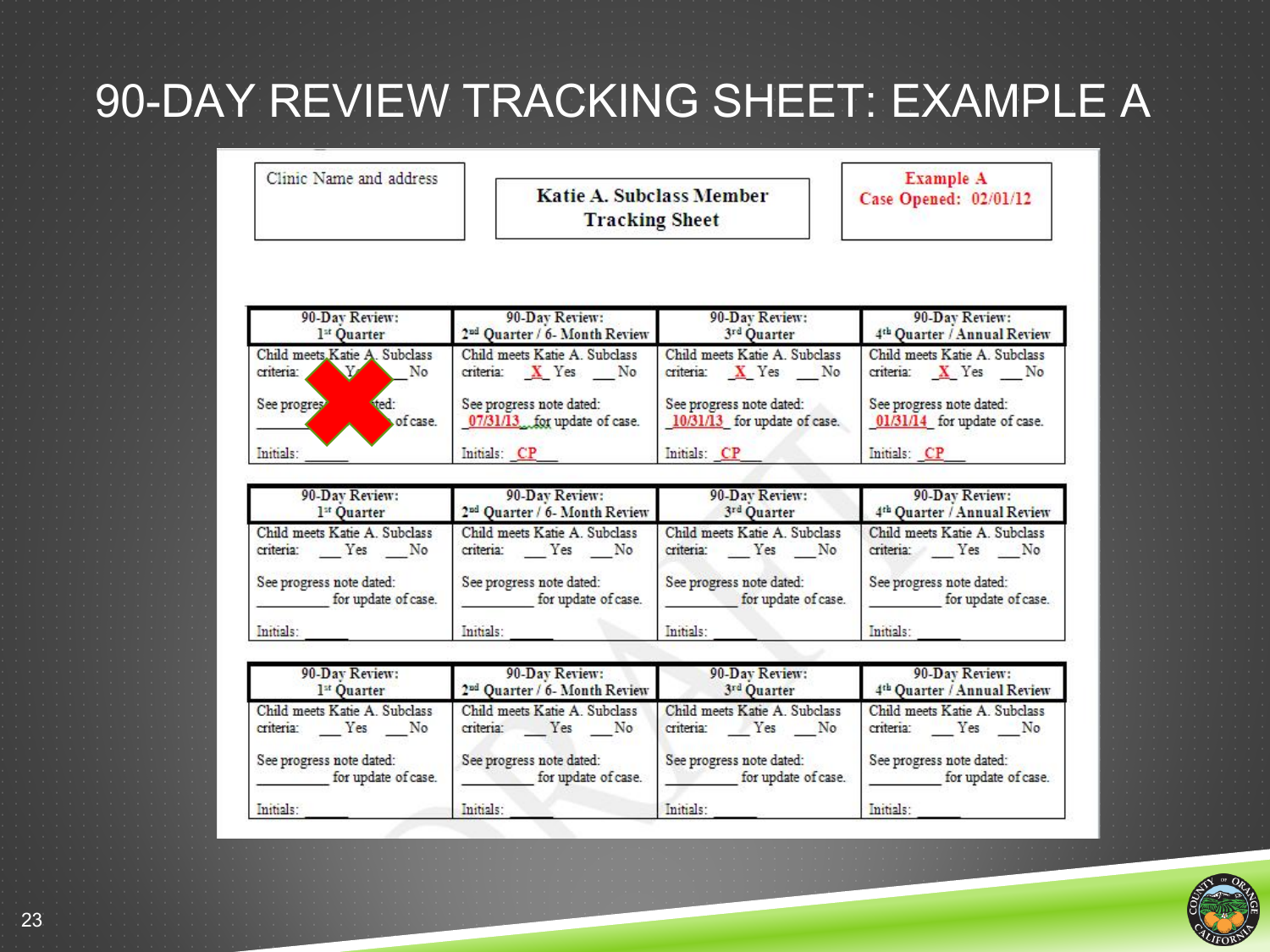### HOW TO IMPLEMENT THE 90-DAY REVIEWS

#### **Example B:**

- This is a new case and identified to meet the criteria for the Katie A. Subclass during the assessment period.
- The case is opened **May 1, 2013**.
	- 1. The clinician will complete the Initial Assessment within the 60-Day period by **June 29, 2013.**
		- **\*** If the client meets criteria to receive ICC and IHBS (if applicable) then the Care Plan must include TCM/ICC and Rehab services/IHBS (if applicable). Place a 90-Day review tracking sheet in the chart.
	- 2. The 1st 90-Day review is due at the 6-Month Update, **October 31, 2013**, even though in this case it is greater than the 90-Day review period. The purpose for this 1<sup>st</sup> 90-Day review exception is to align the 90-Day review with the 6-Month Updates and Annual Updates going forward.
		- **\*** The 90-Day review is documented in the appropriate quarterly box on the tracking sheet. In addition, a corresponding progress note to reflect progress towards the goals and objectives. This is billed as ICC.
		- **\*** This is a 90-Day review/6-Month Update, only one note is required and this is billed as ICC.
		- **\*** As usual procedure for a 6-Month Update; the MTP and the Care Plan must be updated.

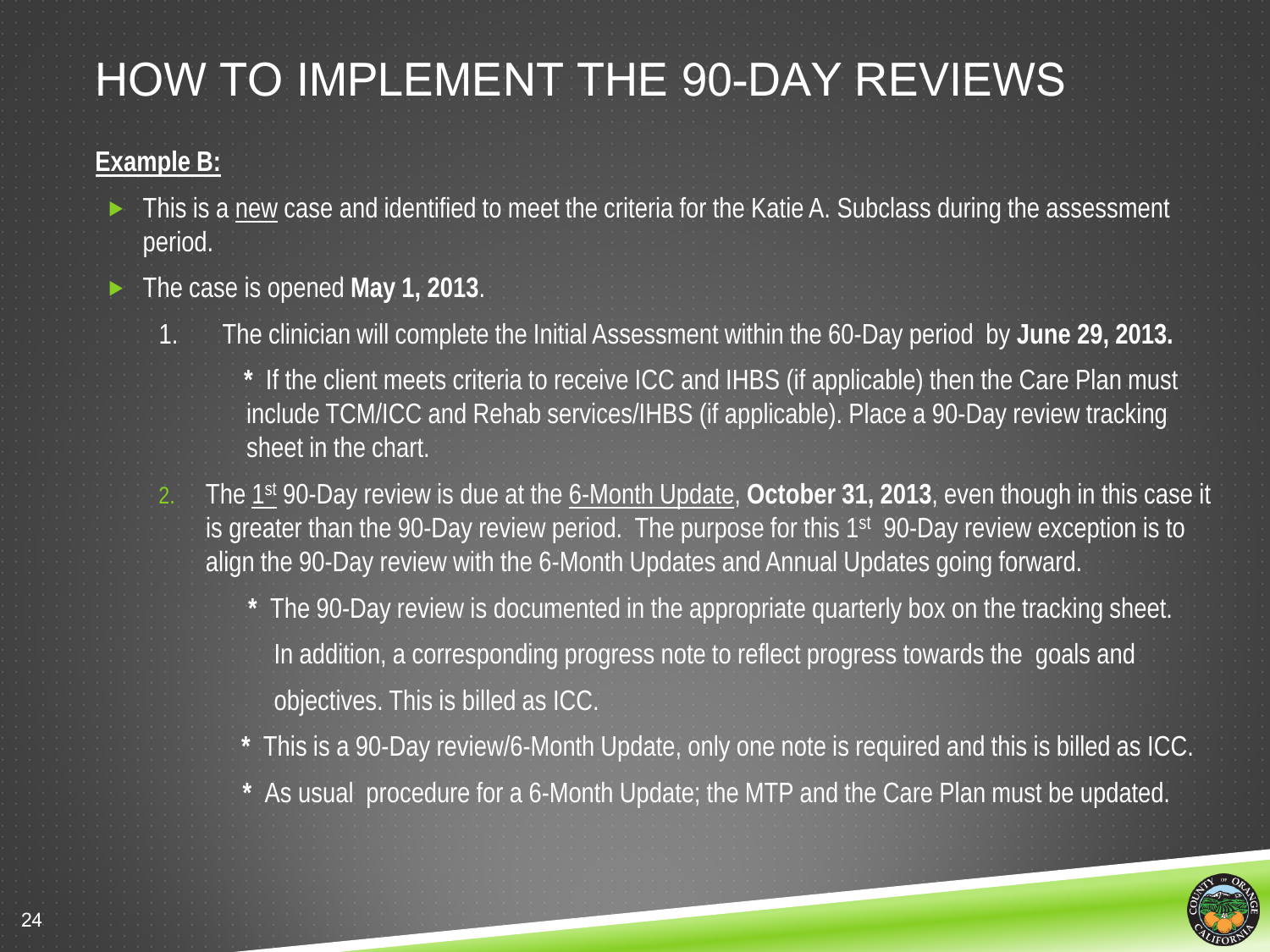## HOW TO IMPLEMENT THE 90-DAY REVIEWS (CONTINUED)

#### **Example B:**

- 3. The next 90-Day review will be due 3 months following the 6-Month Update review and is due by **January 31, 2014**.
	- **\*** The appropriate quarterly box on the tracking sheet is completed. In addition, a corresponding progress note is done to document the progress and/or barriers during this period . This is billed as ICC.
- 4. The next 90-Day review will be at the actual Annual Update review and due by **April 30, 2014**.
	- **\*** The 90-Day review is documented in the appropriate quarterly box on the tracking sheet and a corresponding progress note to reflect progress towards the goals and objectives.
		- **\*** This is a 90-Day/Annual Update, only one note is required and this is billed as ICC.
		- **\*** As usual procedure for Annual Update review; the MTP and Care Plan must be updated.

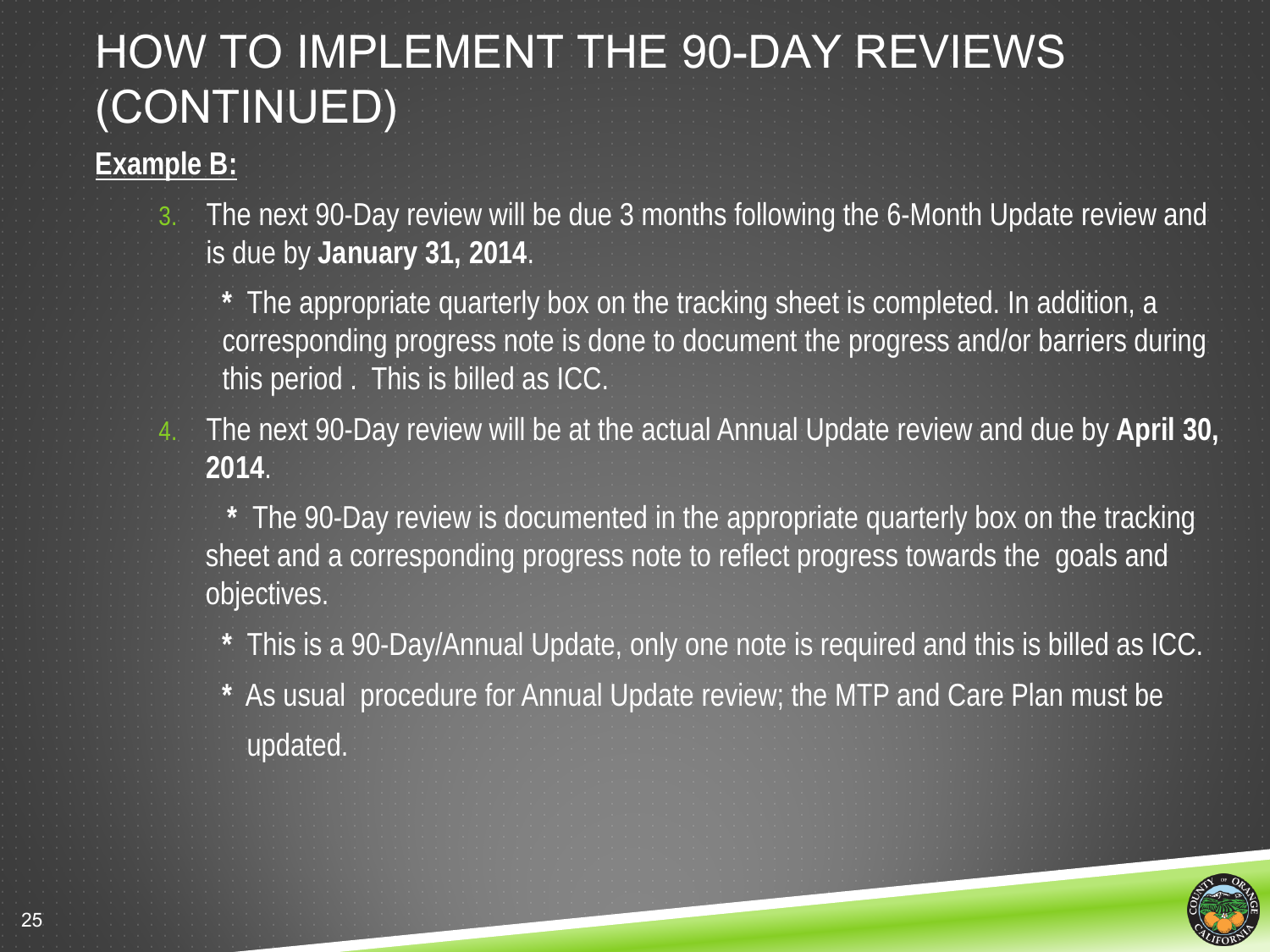#### 90-DAY REVIEW TRACKING SHEET: EXAMPLE B

Clinic Name and address

**Katie A. Subclass Member Tracking Sheet** 

**Example B** Case Opened: 05/01/13

| 90-Day Review:                                          | 90-Day Review:                                         | 90-Day Review:                                         | 90-Day Review:                                                          |
|---------------------------------------------------------|--------------------------------------------------------|--------------------------------------------------------|-------------------------------------------------------------------------|
| 1 <sup>ar</sup> Ouarter                                 | 2 <sup>nd</sup> Quarter / 6- Month Review              | 3rd Quarter                                            | 4 <sup>th</sup> Quarter / Annual Review                                 |
| Child meets Katie A. Subclass<br>Yes<br>No<br>criteria: | Child meets Katie A. Subclass<br>criteria:<br>X Yes No | Child meets Katie A. Subclass<br>criteria:<br>X Yes No | Child meets Katie A. Subclass<br>criteria:<br>$X$ Yes<br>N <sub>o</sub> |
| See progress                                            | See progress note dated:                               | See progress note dated:                               | See progress note dated:                                                |
| of case.                                                | 10/31/13 for update of case.                           | 01/31/14 for update of case.                           | 04/30/14 for update of case.                                            |
| Initials:                                               | Initials: CP                                           | Initials: CP                                           | Initials: CP                                                            |

| 90-Day Review:                | 90-Day Review:                            | 90-Day Review:                | 90-Day Review:                          |
|-------------------------------|-------------------------------------------|-------------------------------|-----------------------------------------|
| 1st Quarter                   | 2 <sup>nd</sup> Quarter / 6- Month Review | 3rd Quarter                   | 4 <sup>th</sup> Quarter / Annual Review |
| Child meets Katie A. Subclass | Child meets Katie A. Subclass             | Child meets Katie A. Subclass | Child meets Katie A. Subclass           |
| criteria:                     | criteria:                                 | criteria:                     | criteria:                               |
| No                            | Yes                                       | Yes                           | Yes                                     |
| Yes                           | No                                        | No                            | N <sub>o</sub>                          |
| See progress note dated:      | See progress note dated:                  | See progress note dated:      | See progress note dated:                |
| for update of case.           | for update of case.                       | for update of case.           | for update of case.                     |
| Initials:                     | Initials:                                 | Initials:                     | Initials:                               |

| 90-Day Review:                                                      | 90-Day Review:                                       | 90-Day Review:                                       | 90-Day Review:                                    |
|---------------------------------------------------------------------|------------------------------------------------------|------------------------------------------------------|---------------------------------------------------|
| 1 <sup>st</sup> Quarter                                             | 2 <sup>nd</sup> Quarter / 6- Month Review            | 3rd Quarter                                          | 4 <sup>th</sup> Quarter / Annual Review           |
| Child meets Katie A. Subclass<br>criteria:<br>Yes<br>N <sub>o</sub> | Child meets Katie A. Subclass<br>criteria:<br>Yes No | Child meets Katie A. Subclass<br>criteria:<br>Yes No | Child meets Katie A. Subclass<br>criteria: Yes No |
| See progress note dated:                                            | See progress note dated:                             | See progress note dated:                             | See progress note dated:                          |
| for update of case.                                                 | for update of case.                                  | for update of case.                                  | for update of case.                               |
| Initials:                                                           | Initials:                                            | Initials:                                            | Initials:                                         |



26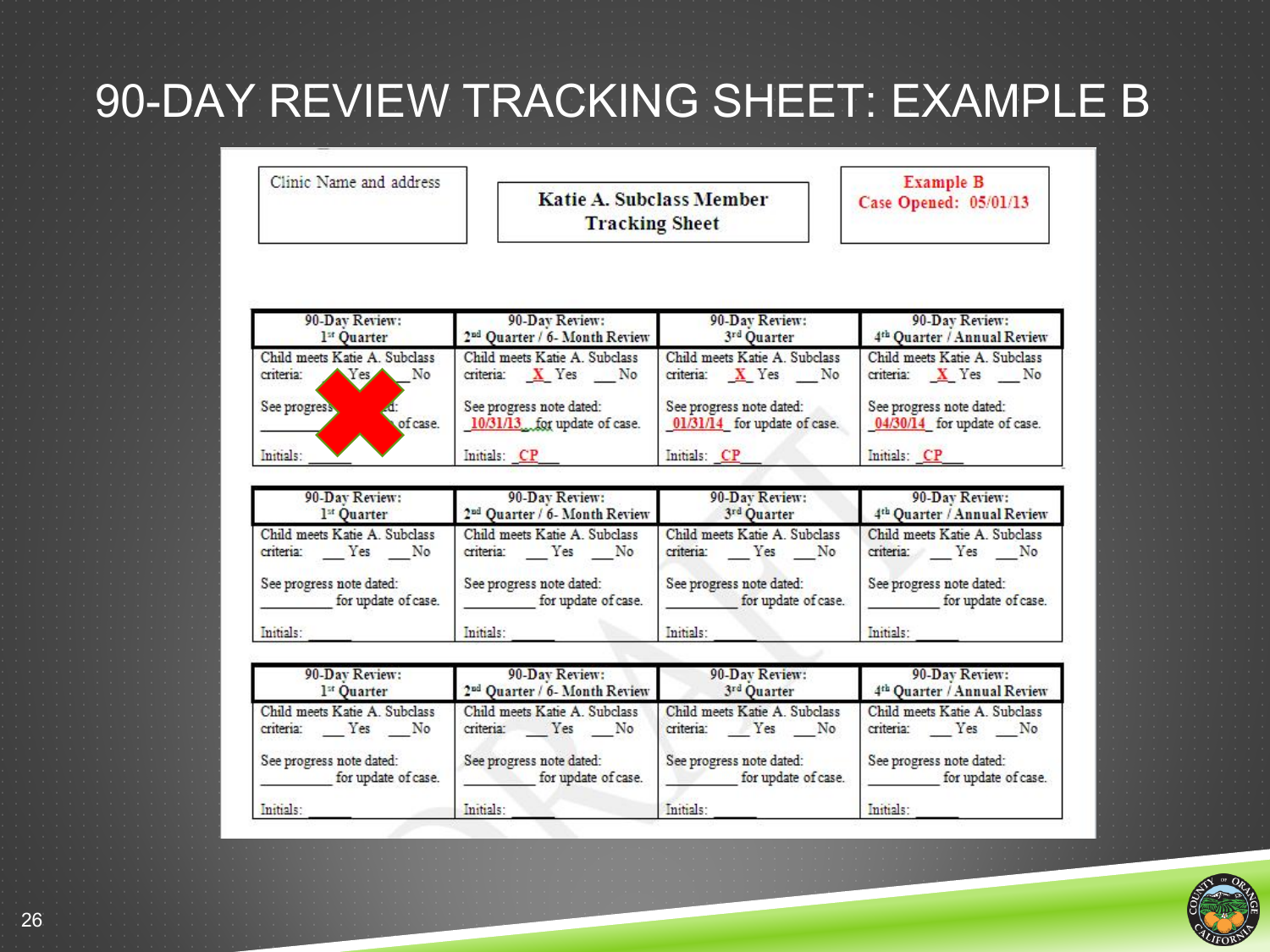

 $\overline{C}$